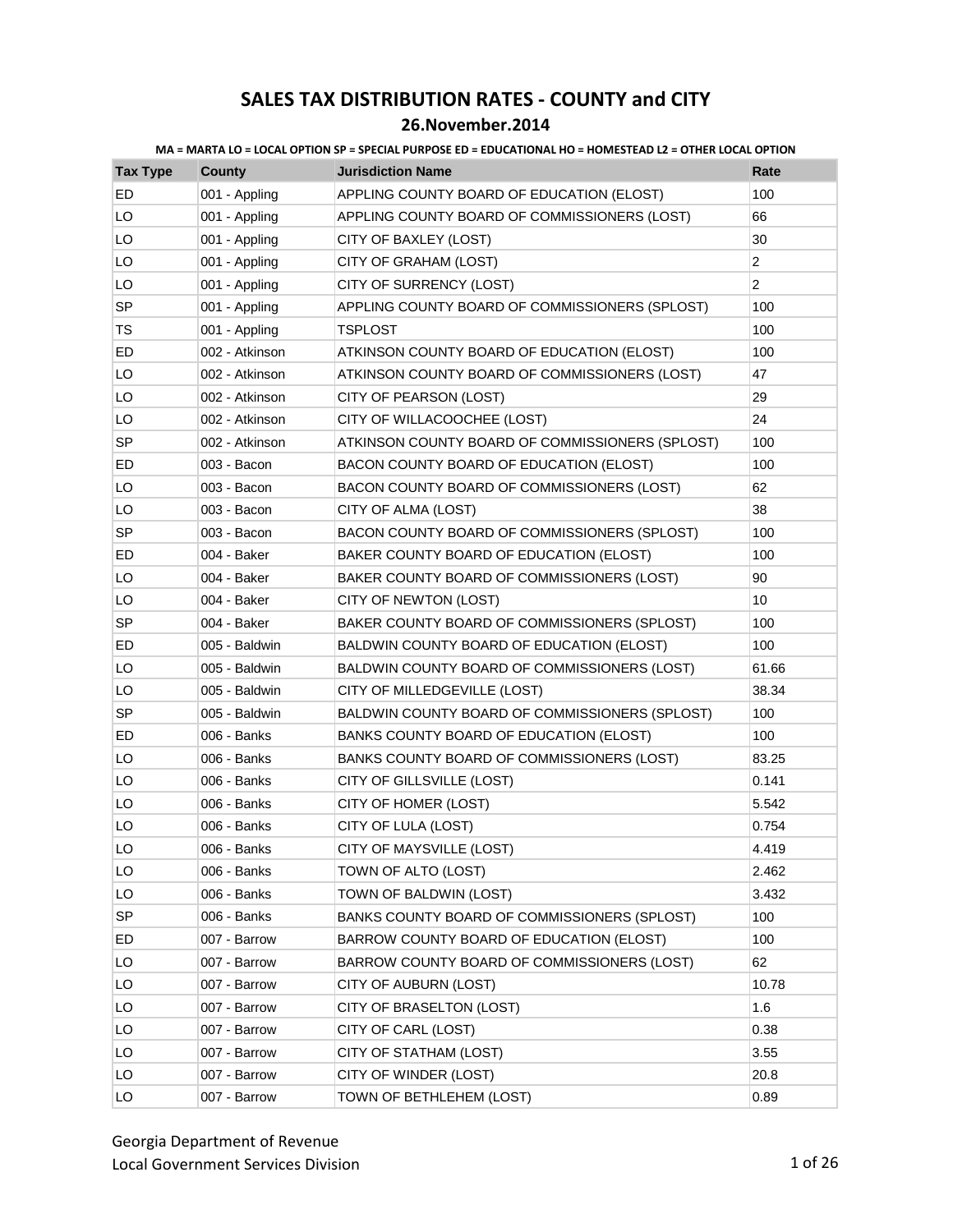| <b>Tax Type</b> | <b>County</b>  | <b>Jurisdiction Name</b>                        | Rate           |
|-----------------|----------------|-------------------------------------------------|----------------|
| <b>SP</b>       | 007 - Barrow   | BARROW COUNTY BOARD OF COMMISSIONERS (SPLOST)   | 100            |
| ED              | 008 - Bartow   | BARTOW COUNTY BOARD OF EDUCATION (ELOST)        | 78.345647      |
| ED              | 008 - Bartow   | CARTERSVILLE BOARD OF EDUCATION (ELOST)         | 21.654353      |
| LO              | 008 - Bartow   | BARTOW COUNTY BOARD OF COMMISSIONERS (LOST)     | 68.05          |
| LO              | 008 - Bartow   | CITY OF ADAIRSVILLE (LOST)                      | 4.64           |
| LO              | 008 - Bartow   | CITY OF CARTERSVILLE (LOST)                     | 19.3           |
| LO              | 008 - Bartow   | CITY OF EMERSON (LOST)                          | 1.97           |
| LO              | 008 - Bartow   | CITY OF EUHARLEE (LOST)                         | 4.13           |
| LO              | 008 - Bartow   | CITY OF KINGSTON (LOST)                         | 0.955          |
| LO              | 008 - Bartow   | CITY OF WHITE (LOST)                            | 0.955          |
| <b>SP</b>       | 008 - Bartow   | BARTOW COUNTY BOARD OF COMMISSIONERS (SPLOST)   | 100            |
| ED              | 009 - Ben Hill | BEN HILL COUNTY BOARD OF EDUCATION (ELOST)      | 100            |
| LO              | 009 - Ben Hill | BEN HILL COUNTY BOARD OF COMMISSIONERS (LOST)   | 50             |
| LO              | 009 - Ben Hill | CITY OF FITZGERALD (LOST)                       | 50             |
| SP              | 009 - Ben Hill | BEN HILL COUNTY BOARD OF COMMISSIONERS (SPLOST) | 100            |
| ED              | 010 - Berrien  | BERRIEN COUNTY BOARD OF EDUCATION (ELOST)       | 100            |
| LO              | 010 - Berrien  | BERRIEN COUNTY BOARD OF COMMISSIONERS (LOST)    | 58.6           |
| LO              | 010 - Berrien  | CITY OF ENIGMA (LOST)                           | 5.6            |
| LO              | 010 - Berrien  | CITY OF NASHVILLE (LOST)                        | 26.2           |
| LO              | 010 - Berrien  | CITY OF RAY CITY (LOST)                         | 4.8            |
| LO              | 010 - Berrien  | TOWN OF ALAPAHA (LOST)                          | 4.8            |
| SP              | 010 - Berrien  | BERRIEN COUNTY BOARD OF COMMISSIONERS (SPLOST)  | 100            |
| ED              | 011 - Bibb     | BIBB COUNTY BOARD OF EDUCATION (ELOST)          | 100            |
| LO              | 011 - Bibb     | BIBB COUNTY BOARD OF COMMISSIONERS (LOST)       | 100            |
| LO              | 011 - Bibb     | CITY OF MACON (LOST)                            | 0              |
| <b>SP</b>       | 011 - Bibb     | BIBB COUNTY BOARD OF COMMISSIONERS (SPLOST)     | 100            |
| ED              | 012 - Bleckley | BLECKLEY COUNTY BOARD OF EDUCATION (ELOST)      | 100            |
| LO              | 012 - Bleckley | BLECKLEY COUNTY BOARD OF COMMISSIONERS (LOST)   | 51.5           |
| LO              | 012 - Bleckley | CITY OF COCHRAN (LOST)                          | 48.5           |
| <b>SP</b>       | 012 - Blecklev | BLECKLEY COUNTY BOARD OF COMMISSIONERS (SPLOST) | 100            |
| <b>TS</b>       | 012 - Bleckley | TSPLOST                                         | 100            |
| ED              | 013 - Brantley | BRANTLEY COUNTY BOARD OF EDUCATION (ELOST)      | 100            |
| LO              | 013 - Brantley | BRANTLEY COUNTY BOARD OF COMMISSIONERS (LOST)   | 78             |
| LO              | 013 - Brantley | CITY OF HOBOKEN (LOST)                          | $\overline{7}$ |
| LO              | 013 - Brantley | CITY OF NAHUNTA (LOST)                          | 15             |
| SP              | 013 - Brantley | BRANTLEY COUNTY BOARD OF COMMISSIONERS (SPLOST) | 100            |
| ED              | 014 - Brooks   | BROOKS COUNTY BOARD OF EDUCATION (ELOST)        | 100            |
| LO              | 014 - Brooks   | BROOKS COUNTY BOARD OF COMMISSIONERS (LOST)     | 75.46          |
| LO              | 014 - Brooks   | CITY OF BARWICK (LOST)                          | 0.85           |
| LO              | 014 - Brooks   | CITY OF MORVEN (LOST)                           | 1.65           |
| LO              | 014 - Brooks   | CITY OF PAVO (LOST)                             | 0.79           |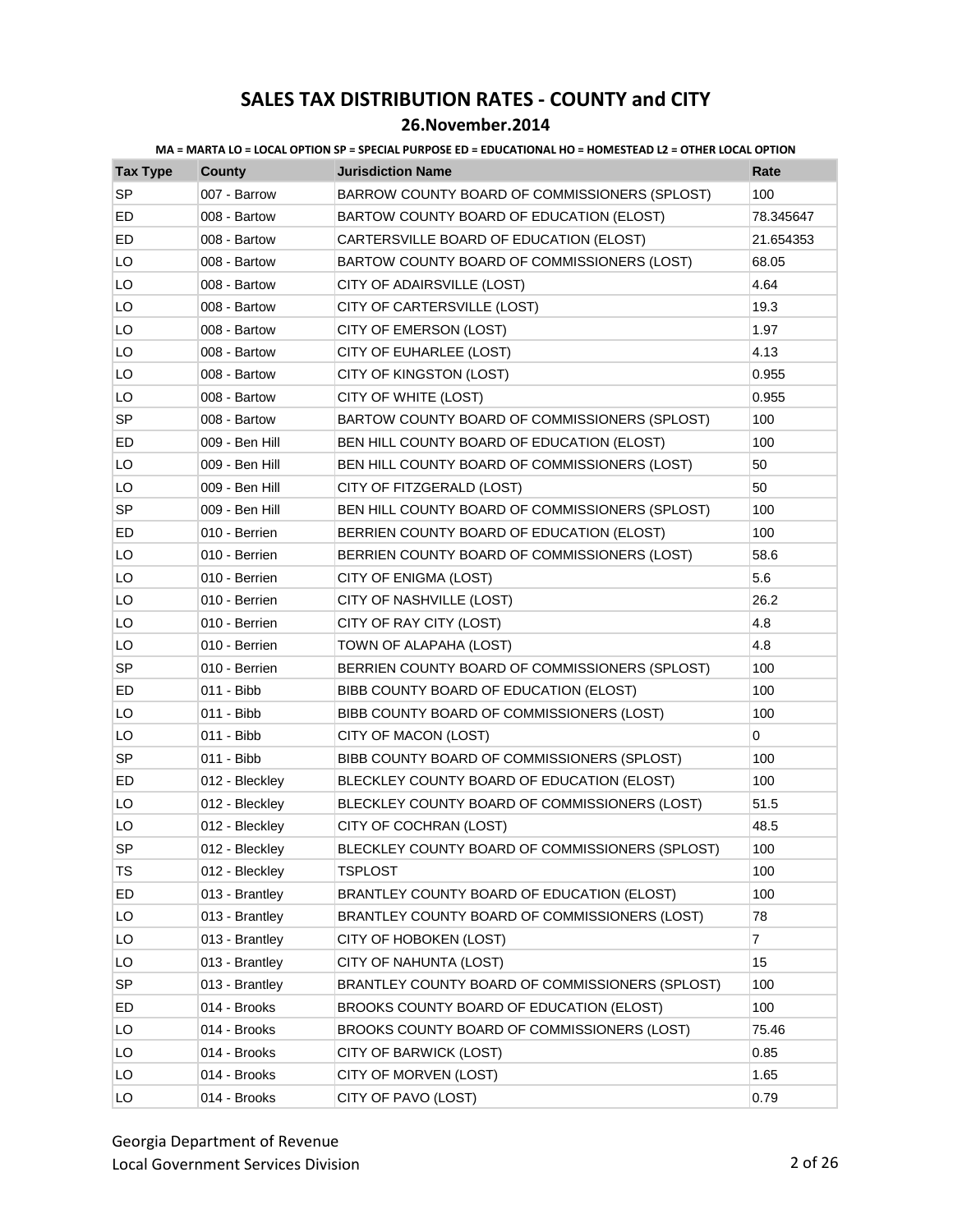| MA = MARTA LO = LOCAL OPTION SP = SPECIAL PURPOSE ED = EDUCATIONAL HO = HOMESTEAD L2 = OTHER LOCAL OPTION |
|-----------------------------------------------------------------------------------------------------------|
|-----------------------------------------------------------------------------------------------------------|

| <b>Tax Type</b> | <b>County</b> | <b>Jurisdiction Name</b>                         | Rate  |
|-----------------|---------------|--------------------------------------------------|-------|
| LO              | 014 - Brooks  | CITY OF QUITMAN (LOST)                           | 21.25 |
| <b>SP</b>       | 014 - Brooks  | BROOKS COUNTY BOARD OF COMMISSIONERS (SPLOST)    | 100   |
| ED              | 015 - Bryan   | BRYAN COUNTY BOARD OF EDUCATION (ELOST)          | 100   |
| LO              | 015 - Bryan   | BRYAN COUNTY BOARD OF COMMISSIONERS (LOST)       | 57    |
| LO              | 015 - Bryan   | CITY OF PEMBROKE (LOST)                          | 10    |
| LO              | 015 - Bryan   | CITY OF RICHMOND HILL (LOST)                     | 33    |
| <b>SP</b>       | 015 - Bryan   | BRYAN COUNTY BOARD OF COMMISSIONERS (SPLOST)     | 100   |
| ED              | 016 - Bulloch | <b>BULLOCH COUNTY BOARD OF EDUCATION (ELOST)</b> | 100   |
| LO              | 016 - Bulloch | BULLOCH COUNTY BOARD OF EDUCATION (LOST)         | 100   |
| SP              | 016 - Bulloch | BULLOCH COUNTY BOARD OF COMMISSIONERS (SPLOST)   | 100   |
| LO              | 017 - Burke   | BURKE COUNTY BOARD OF COMMISSIONERS (LOST)       | 69.88 |
| LO              | 017 - Burke   | CITY OF BLYTHE (LOST)                            | 0.12  |
| LO              | 017 - Burke   | CITY OF GIRARD (LOST)                            | 0.74  |
| LO              | 017 - Burke   | CITY OF KEYSVILLE (LOST)                         | 1.08  |
| LO              | 017 - Burke   | CITY OF MIDVILLE (LOST)                          | 2.35  |
| LO              | 017 - Burke   | CITY OF SARDIS (LOST)                            | 4.23  |
| LO              | 017 - Burke   | CITY OF WAYNESBORO (LOST)                        | 21.6  |
| <b>SP</b>       | 017 - Burke   | BURKE COUNTY BOARD OF COMMISSIONERS (SPLOST)     | 100   |
| TS              | 017 - Burke   | <b>TSPLOST</b>                                   | 100   |
| ED              | 018 - Butts   | BUTTS COUNTY BOARD OF EDUCATION (ELOST)          | 100   |
| LO              | 018 - Butts   | BUTTS COUNTY BOARD OF COMMISSIONERS (LOST)       | 64.1  |
| LO              | 018 - Butts   | CITY OF FLOVILLA (LOST)                          | 5.4   |
| LO              | 018 - Butts   | CITY OF JACKSON (LOST)                           | 26    |
| LO              | 018 - Butts   | CITY OF JENKINSBURG (LOST)                       | 4.5   |
| <b>SP</b>       | 018 - Butts   | BUTTS COUNTY BOARD OF COMMISSIONERS (SPLOST)     | 100   |
| ED              | 019 - Calhoun | CALHOUN COUNTY BOARD OF EDUCATION (ELOST)        | 100   |
| LO              | 019 - Calhoun | CALHOUN COUNTY BOARD OF COMMISSIONERS (LOST)     | 57.33 |
| LO              | 019 - Calhoun | CITY OF ARLINGTON (LOST)                         | 13.25 |
| LO              | 019 - Calhoun | CITY OF EDISON (LOST)                            | 18.87 |
| LO              | 019 - Calhoun | CITY OF LEARY (LOST)                             | 7.6   |
| LO              | 019 - Calhoun | CITY OF MORGAN (LOST)                            | 2.95  |
| <b>SP</b>       | 019 - Calhoun | CALHOUN COUNTY BOARD OF COMMISSIONERS (SPLOST)   | 100   |
| ED              | 020 - Camden  | CAMDEN COUNTY BOARD OF EDUCATION (ELOST)         | 100   |
| LO              | 020 - Camden  | CAMDEN COUNTY BOARD OF COMMISSIONERS (LOST)      | 48    |
| LO              | 020 - Camden  | CITY OF KINGSLAND (LOST)                         | 22.65 |
| LO              | 020 - Camden  | CITY OF ST. MARYS (LOST)                         | 26.75 |
| LO              | 020 - Camden  | CITY OF WOODBINE (LOST)                          | 2.6   |
| SP              | 020 - Camden  | CAMDEN COUNTY BOARD OF COMMISSIONERS (SPLOST)    | 100   |
| ED              | 021 - Candler | CANDLER COUNTY BOARD OF EDUCATION (ELOST)        | 100   |
| LO              | 021 - Candler | CANDLER COUNTY BOARD OF COMMISSIONERS (LOST)     | 49    |
| LO              | 021 - Candler | CITY OF METTER (LOST)                            | 49    |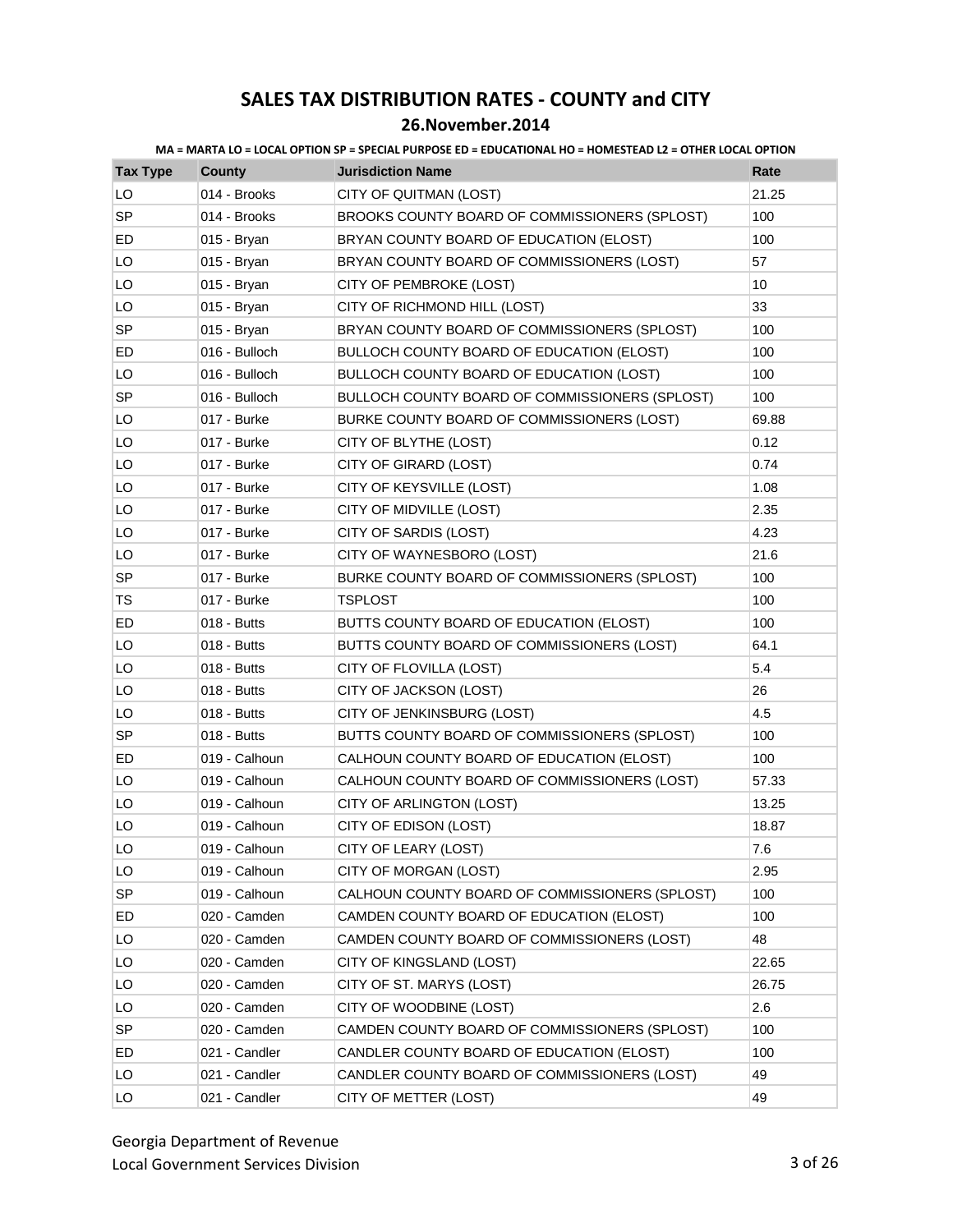| <b>Tax Type</b> | County              | <b>Jurisdiction Name</b>                         | Rate           |
|-----------------|---------------------|--------------------------------------------------|----------------|
| LO              | 021 - Candler       | TOWN OF PULASKI (LOST)                           | $\overline{c}$ |
| SP              | 021 - Candler       | CANDLER COUNTY BOARD OF COMMISSIONERS (SPLOST)   | 100            |
| TS              | 021 - Candler       | <b>TSPLOST</b>                                   | 100            |
| ED              | 022 - Carroll       | CARROLL COUNTY BOARD OF EDUCATION (ELOST)        | 75.3           |
| ED              | 022 - Carroll       | CITY OF BREMEN BOARD OF EDUCATION (ELOST)        | 3.95           |
| ED              | 022 - Carroll       | CITY OF CARROLLTON BOARD OF EDUCATION (ELOST)    | 20.75          |
| LO              | 022 - Carroll       | CARROLL COUNTY BOARD OF COMMISSIONERS (LOST)     | 58.32          |
| LO              | 022 - Carroll       | CITY OF BOWDON (LOST)                            | 2.5            |
| LO              | 022 - Carroll       | CITY OF BREMEN (LOST)                            | 0.32           |
| LO              | 022 - Carroll       | CITY OF CARROLLTON (LOST)                        | 24.36          |
| LO              | 022 - Carroll       | CITY OF MOUNT ZION (LOST)                        | 1.53           |
| LO              | 022 - Carroll       | CITY OF ROOPVILLE (LOST)                         | 0.2            |
| LO              | 022 - Carroll       | CITY OF TEMPLE (LOST)                            | 3.82           |
| LO              | 022 - Carroll       | CITY OF VILLA RICA (LOST)                        | 7.85           |
| LO              | 022 - Carroll       | CITY OF WHITESBURG (LOST)                        | 1.1            |
| <b>SP</b>       | 022 - Carroll       | CARROLL COUNTY BOARD OF COMMISSIONERS (SPLOST)   | 100            |
| ED              | 023 - Catoosa       | CATOOSA COUNTY BOARD OF EDUCATION (ELOST)        | 100            |
| LO              | 023 - Catoosa       | CATOOSA COUNTY BOARD OF COMMISSIONERS (LOST)     | 70.06          |
| LO              | 023 - Catoosa       | CITY OF FORT OGLETHORPE (LOST)                   | 20.47          |
| LO              | 023 - Catoosa       | CITY OF RINGGOLD (LOST)                          | 9.47           |
| <b>SP</b>       | 023 - Catoosa       | CATOOSA COUNTY BOARD OF COMMISSIONERS (SPLOST)   | 100            |
| ED              | 024 - Charlton      | CHARLTON COUNTY BOARD OF EDUCATION (ELOST)       | 100            |
| LO              | 024 - Charlton      | CHARLTON COUNTY BOARD OF COMMISSIONERS (LOST)    | 61.5584        |
| LO              | 024 - Charlton      | CITY OF FOLKSTON (LOST)                          | 28.895         |
| LO              | 024 - Charlton      | CITY OF HOMELAND (LOST)                          | 9.5466         |
| <b>SP</b>       | 024 - Charlton      | CHARLTON COUNTY BOARD OF COMMISSIONERS (SPLOST)  | 100            |
| ED              | 025 - Chatham       | CHATHAM COUNTY BOARD OF EDUCATION (ELOST)        | 100            |
| LO              | 025 - Chatham       | CHATHAM COUNTY BOARD OF COMMISSIONERS (LOST)     | 23             |
| LO              | 025 - Chatham       | CITY OF BLOOMINGDALE (LOST)                      | 1.36           |
| LO              | 025 - Chatham       | CITY OF GARDEN CITY (LOST)                       | 4.3            |
| LO              | 025 - Chatham       | CITY OF POOLER (LOST)                            | 8.84           |
| LO              | 025 - Chatham       | CITY OF PORT WENTWORTH (LOST)                    | 2.47           |
| LO              | 025 - Chatham       | CITY OF SAVANNAH (LOST)                          | 57             |
| LO              | 025 - Chatham       | CITY OF THUNDERBOLT (LOST)                       | 1.23           |
| LO              | 025 - Chatham       | CITY OF TYBEE ISLAND (LOST)                      | 1.73           |
| LO              | 025 - Chatham       | TOWN OF VERNONBURG (LOST)                        | 0.07           |
| <b>SP</b>       | 025 - Chatham       | CHATHAM COUNTY BOARD OF COMMISSIONERS (SPLOST)   | 100            |
| ED              | 026 - Chattahoochee | CHATTAHOOCHEE COUNTY BOARD OF EDUCATION (ELOST)  | 100            |
| LO              | 026 - Chattahoochee | CHATTAHOOCHEE-CUSSETA CONSOLIDATED GOVT (LOST)   | 100            |
| LO              | 026 - Chattahoochee | CITY OF CUSSETA (LOST)                           | 0              |
| SP              | 026 - Chattahoochee | CHATTAHOOCHEE-CUSSETA CONSOLIDATED GOVT (SPLOST) | 100            |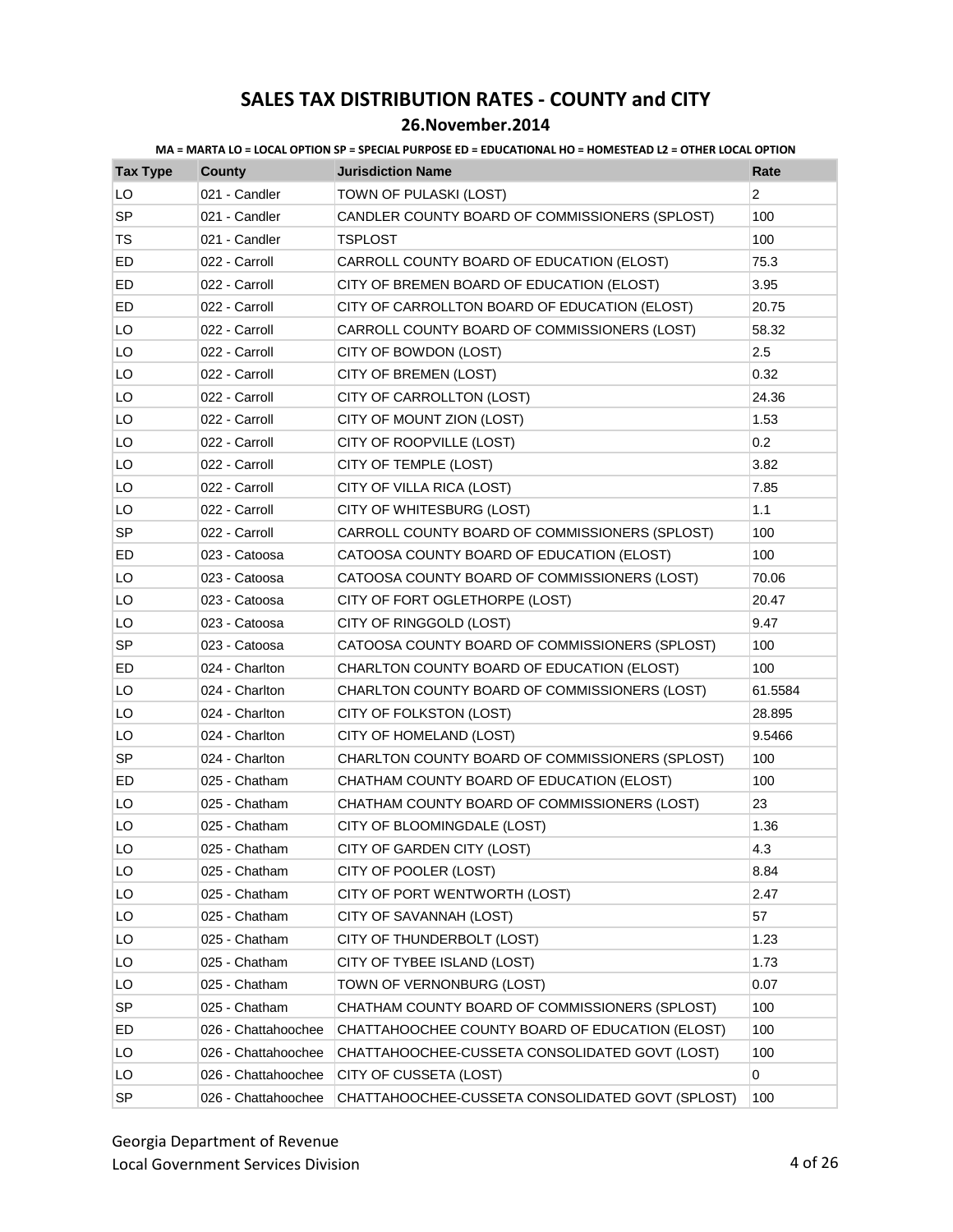**MA = MARTA LO = LOCAL OPTION SP = SPECIAL PURPOSE ED = EDUCATIONAL HO = HOMESTEAD L2 = OTHER LOCAL OPTION**

| <b>Tax Type</b> | <b>County</b>       | <b>Jurisdiction Name</b>                         | Rate  |
|-----------------|---------------------|--------------------------------------------------|-------|
| TS              | 026 - Chattahoochee | TSPLOST                                          | 100   |
| ED              | 027 - Chattooga     | CHATTOOGA COUNTY BOARD OF EDUCATION (ELOST)      | 66    |
| ED              | 027 - Chattooga     | TOWN OF TRION BOARD OF EDUCATION (ELOST)         | 34    |
| LO              | 027 - Chattooga     | CHATTOOGA COUNTY BOARD OF EDUCATION (LOST)       | 67    |
| LO              | 027 - Chattooga     | CITY OF MENLO (LOST)                             | 0     |
| LO              | 027 - Chattooga     | TOWN OF TRION (LOST)                             | 33    |
| <b>SP</b>       | 027 - Chattooga     | CHATTOOGA COUNTY BOARD OF COMMISSIONERS (SPLOST) | 100   |
| ED              | 028 - Cherokee      | CHEROKEE COUNTY BOARD OF EDUCATION (ELOST)       | 100   |
| <b>SP</b>       | 028 - Cherokee      | CHEROKEE COUNTY BOARD OF COMMISSIONERS (SPLOST)  | 100   |
| ED              | 029 - Clarke        | CLARKE COUNTY BOARD OF EDUCATION (ELOST)         | 100   |
| LO              | 029 - Clarke        | CITY OF BOGART (LOST)                            | 0.12  |
| LO              | 029 - Clarke        | CITY OF WINTERVILLE (LOST)                       | 0.95  |
| LO              | 029 - Clarke        | CLARKE COUNTY-ATHENS CONSOLIDATED GOVT (LOST)    | 98.93 |
| <b>SP</b>       | 029 - Clarke        | CLARKE COUNTY-ATHENS CONSOLIDATED GOVT (SPLOST)  | 100   |
| ED              | 030 - Clay          | CLAY COUNTY BOARD OF EDUCATION (ELOST)           | 100   |
| LO              | 030 - Clay          | CITY OF BLUFFTON (LOST)                          | 4     |
| LO              | 030 - Clay          | CITY OF FORT GAINES (LOST)                       | 40    |
| LO              | 030 - Clay          | CLAY COUNTY BOARD OF COMMISSIONERS (LOST)        | 56    |
| SP              | 030 - Clay          | CLAY COUNTY BOARD OF COMMISSIONERS (SPLOST)      | 100   |
| TS              | 030 - Clay          | TSPLOST                                          | 100   |
| ED              | 031 - Clayton       | CLAYTON COUNTY BOARD OF EDUCATION (ELOST)        | 100   |
| LO              | 031 - Clayton       | CITY OF COLLEGE PARK (LOST)                      | 1.02  |
| LO              | 031 - Clayton       | CITY OF FOREST PARK (LOST)                       | 10.58 |
| LO              | 031 - Clayton       | CITY OF JONESBORO (LOST)                         | 2.86  |
| LO              | 031 - Clayton       | CITY OF LAKE CITY (LOST)                         | 2.21  |
| LO              | 031 - Clayton       | CITY OF LOVEJOY (LOST)                           | 3.4   |
| LO              | 031 - Clayton       | CITY OF MORROW (LOST)                            | 3.6   |
| LO              | 031 - Clayton       | CITY OF RIVERDALE (LOST)                         | 8.25  |
| LO              | 031 - Clayton       | CLAYTON COUNTY BOARD OF COMMISSIONERS (LOST)     | 68.08 |
| <b>SP</b>       | 031 - Clayton       | CLAYTON COUNTY BOARD OF COMMISSIONERS (SPLOST)   | 100   |
| ED              | 032 - Clinch        | CLINCH COUNTY BOARD OF EDUCATION (ELOST)         | 100   |
| LO              | 032 - Clinch        | CITY OF ARGYLE (LOST)                            | 3.42  |
| LO              | 032 - Clinch        | CITY OF DUPONT (LOST)                            | 1.94  |
| LO              | 032 - Clinch        | CITY OF FARGO (LOST)                             | 5.18  |
| LO              | 032 - Clinch        | CITY OF HOMERVILLE (LOST)                        | 41.83 |
| LO              | 032 - Clinch        | CLINCH COUNTY BOARD OF COMMISSIONERS (LOST)      | 47.63 |
| SP              | 032 - Clinch        | CLINCH COUNTY BOARD OF COMMISSIONERS (SPLOST)    | 100   |
| ED              | 033 - Cobb          | CITY OF MARIETTA BOARD OF EDUCATION (ELOST)      | 7.25  |
| ED              | 033 - Cobb          | COBB COUNTY BOARD OF EDUCATION (ELOST)           | 92.75 |
| <b>SP</b>       | 033 - Cobb          | COBB COUNTY BOARD OF COMMISSIONERS (SPLOST)      | 100   |
| ED              | 034 - Coffee        | COFFEE COUNTY BOARD OF EDUCATION (ELOST)         | 100   |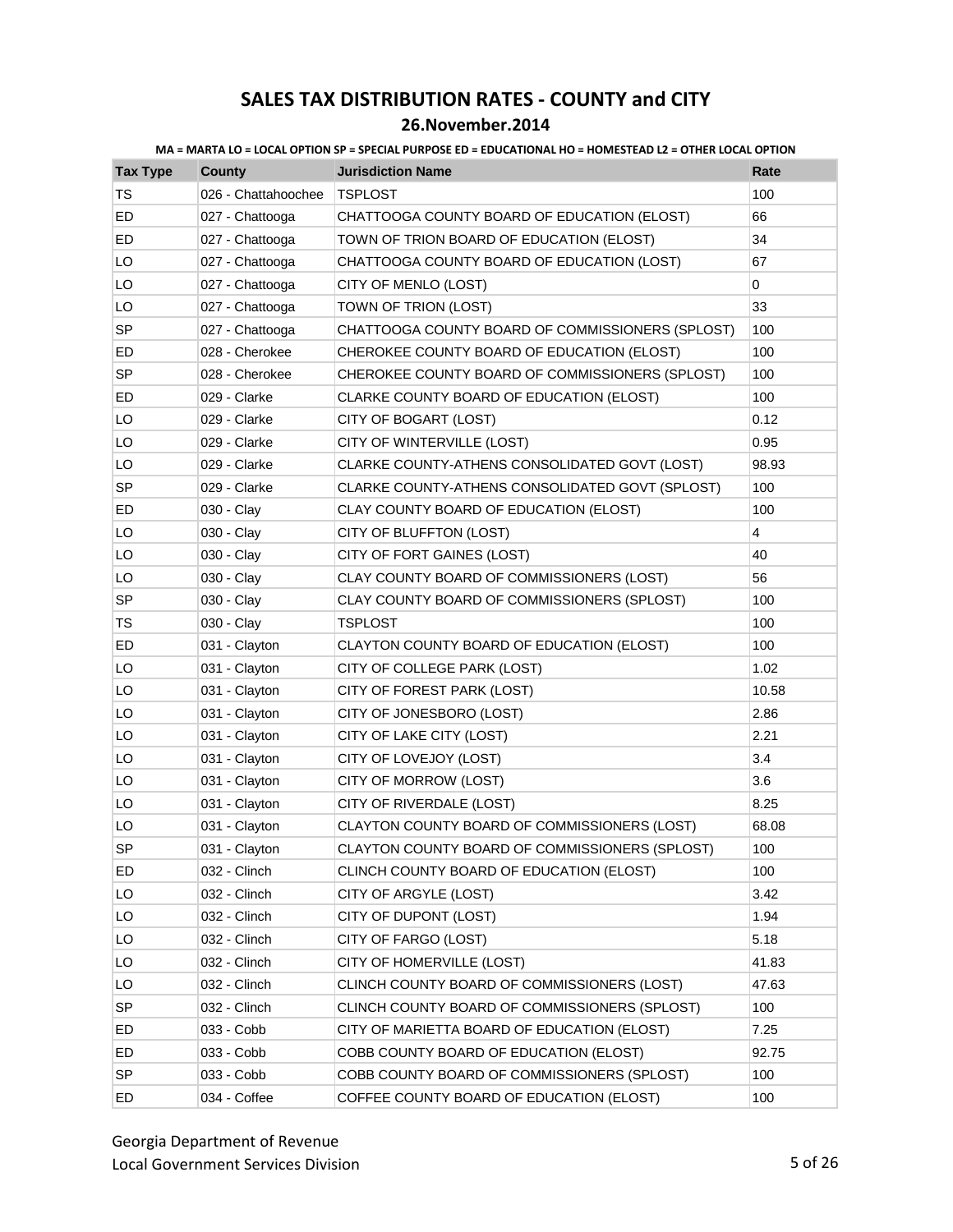| <b>Tax Type</b> | County         | <b>Jurisdiction Name</b>                        | Rate           |
|-----------------|----------------|-------------------------------------------------|----------------|
| LO              | 034 - Coffee   | CITY OF AMBROSE (LOST)                          | 0.83           |
| LO              | 034 - Coffee   | CITY OF BROXTON (LOST)                          | 3.67           |
| LO              | 034 - Coffee   | CITY OF DOUGLAS (LOST)                          | 31             |
| LO              | 034 - Coffee   | CITY OF NICHOLLS (LOST)                         | 4.33           |
| LO              | 034 - Coffee   | COFFEE COUNTY BOARD OF COMMISSIONERS (LOST)     | 60.17          |
| <b>SP</b>       | 034 - Coffee   | COFFEE COUNTY BOARD OF COMMISSIONERS (SPLOST)   | 100            |
| ED              | 035 - Colquitt | COLQUITT COUNTY BOARD OF EDUCATION (ELOST)      | 100            |
| LO              | 035 - Colquitt | COLQUITT COUNTY BOARD OF EDUCATION (LOST)       | 100            |
| SP              | 035 - Colquitt | COLQUITT COUNTY BOARD OF COMMISSIONERS (SPLOST) | 100            |
| ED              | 036 - Columbia | COLUMBIA COUNTY BOARD OF EDUCATION (ELOST)      | 100            |
| LO              | 036 - Columbia | CITY OF GROVETOWN (LOST)                        | 9              |
| LO              | 036 - Columbia | CITY OF HARLEM (LOST)                           | 3.5            |
| LO              | 036 - Columbia | COLUMBIA COUNTY BOARD OF COMMISSIONERS (LOST)   | 87.5           |
| <b>SP</b>       | 036 - Columbia | COLUMBIA COUNTY BOARD OF COMMISSIONERS (SPLOST) | 100            |
| TS              | 036 - Columbia | <b>TSPLOST</b>                                  | 100            |
| ED              | 037 - Cook     | COOK COUNTY BOARD OF EDUCATION (ELOST)          | 100            |
| LO              | 037 - Cook     | CITY OF ADEL (LOST)                             | 11.685         |
| LO              | 037 - Cook     | CITY OF CECIL (LOST)                            | 0.905          |
| LO              | 037 - Cook     | CITY OF LENOX (LOST)                            | 3.14           |
| LO              | 037 - Cook     | CITY OF SPARKS (LOST)                           | 5.65           |
| LO              | 037 - Cook     | COOK COUNTY BOARD OF COMMISSIONERS (LOST)       | 78.62          |
| SP              | 037 - Cook     | COOK COUNTY BOARD OF COMMISSIONERS (SPLOST)     | 100            |
| ED              | 038 - Coweta   | COWETA COUNTY BOARD OF EDUCATION (ELOST)        | 100            |
| LO              | 038 - Coweta   | CITY OF GRANTVILLE (LOST)                       | 2.63           |
| LO              | 038 - Coweta   | CITY OF HARALSON (LOST)                         | 0.15           |
| LO              | 038 - Coweta   | CITY OF MORELAND (LOST)                         | 0.34           |
| LO              | 038 - Coweta   | CITY OF NEWNAN (LOST)                           | 28.57          |
| LO              | 038 - Coweta   | CITY OF PALMETTO (LOST)                         | 0.27           |
| LO              | 038 - Coweta   | CITY OF SENOIA (LOST)                           | 2.87           |
| LO              | 038 - Coweta   | CITY OF SHARPSBURG (LOST)                       | 0.3            |
| LO              | 038 - Coweta   | CITY OF TURIN (LOST)                            | 0.24           |
| LO              | 038 - Coweta   | COWETA COUNTY BOARD OF COMMISSIONERS (LOST)     | 64.63          |
| <b>SP</b>       | 038 - Coweta   | COWETA COUNTY BOARD OF COMMISSIONERS (SPLOST)   | 100            |
| ED              | 039 - Crawford | CRAWFORD COUNTY BOARD OF EDUCATION (ELOST)      | 100            |
| LO              | 039 - Crawford | CITY OF ROBERTA (LOST)                          | 22             |
| LO              | 039 - Crawford | CRAWFORD COUNTY BOARD OF COMMISSIONERS (LOST)   | 78             |
| <b>SP</b>       | 039 - Crawford | CRAWFORD COUNTY BOARD OF COMMISSIONERS (SPLOST) | 100            |
| ED              | 040 - Crisp    | CRISP COUNTY BOARD OF EDUCATION (ELOST)         | 100            |
| LO              | 040 - Crisp    | CITY OF ARABI (LOST)                            | $\overline{c}$ |
| LO              | 040 - Crisp    | CITY OF CORDELE (LOST)                          | 50             |
| LO              | 040 - Crisp    | CRISP COUNTY BOARD OF COMMISSIONERS (LOST)      | 48             |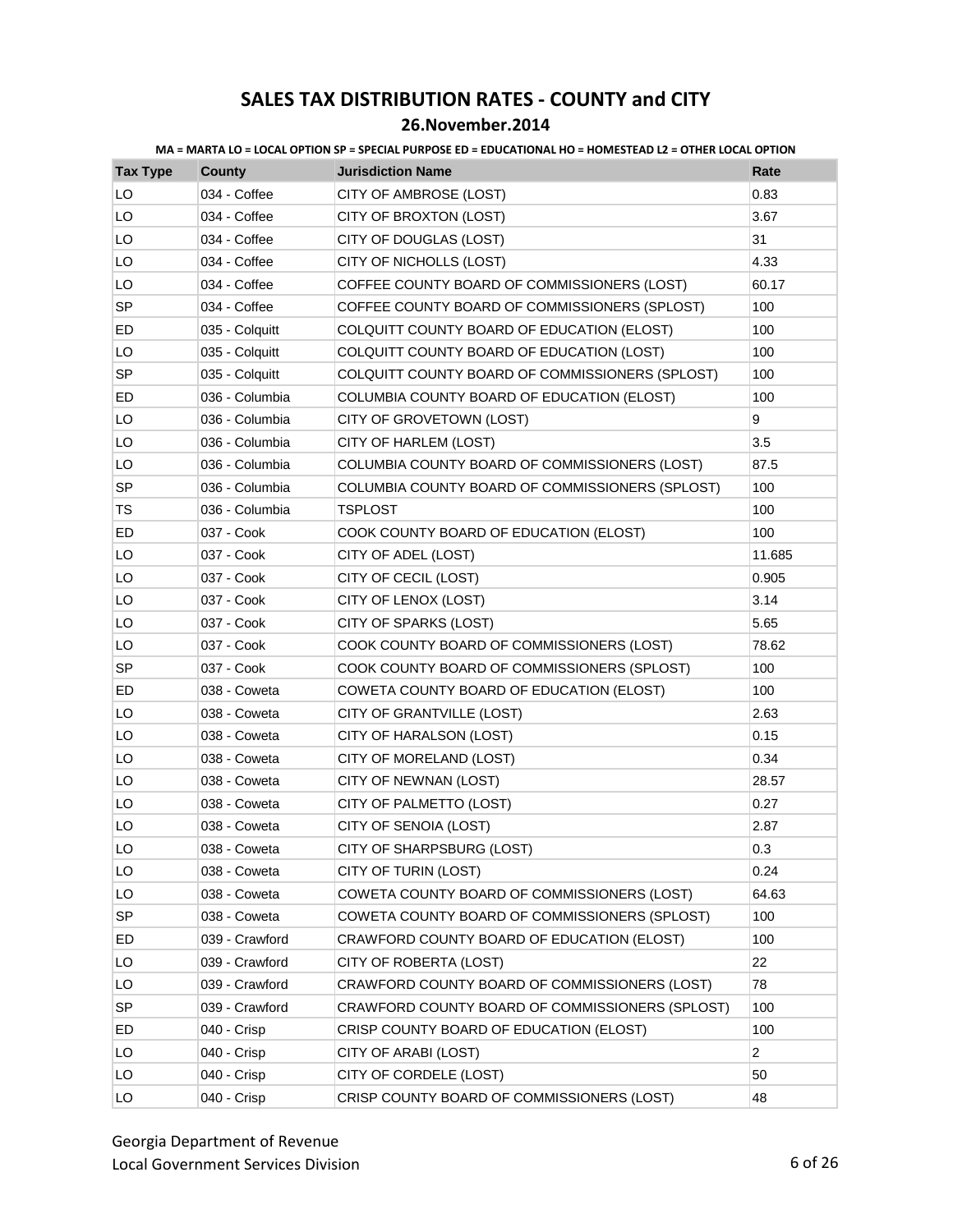### **26.November.2014**

| <b>Tax Type</b> | <b>County</b> | <b>Jurisdiction Name</b>                       | Rate  |
|-----------------|---------------|------------------------------------------------|-------|
| <b>SP</b>       | 040 - Crisp   | CRISP COUNTY BOARD OF COMMISSIONERS (SPLOST)   | 100   |
| TS              | 040 - Crisp   | TSPLOST                                        | 100   |
| ED              | 041 - Dade    | DADE COUNTY BOARD OF EDUCATION (ELOST)         | 100   |
| LO              | 041 - Dade    | CITY OF TRENTON (LOST)                         | 20    |
| LO              | 041 - Dade    | DADE COUNTY BOARD OF COMMISSIONERS (LOST)      | 80    |
| <b>SP</b>       | 041 - Dade    | DADE COUNTY BOARD OF COMMISSIONERS (SPLOST)    | 100   |
| ED              | 042 - Dawson  | DAWSON COUNTY BOARD OF EDUCATION (ELOST)       | 100   |
| LO              | 042 - Dawson  | CITY OF DAWSONVILLE (LOST)                     | 12    |
| LO              | 042 - Dawson  | DAWSON COUNTY BOARD OF COMMISSIONERS (LOST)    | 88    |
| <b>SP</b>       | 042 - Dawson  | DAWSON COUNTY BOARD OF COMMISSIONERS (SPLOST)  | 100   |
| ED              | 043 - Decatur | DECATUR COUNTY BOARD OF EDUCATION (ELOST)      | 100   |
| LO              | 043 - Decatur | CITY OF ATTAPULGUS (LOST)                      | 2.46  |
| LO              | 043 - Decatur | CITY OF BAINBRIDGE (LOST)                      | 41.38 |
| LO              | 043 - Decatur | CITY OF BRINSON (LOST)                         | 1.08  |
| LO              | 043 - Decatur | CITY OF CLIMAX (LOST)                          | 1.63  |
| LO              | 043 - Decatur | DECATUR COUNTY BOARD OF COMMISSIONERS (LOST)   | 53.45 |
| <b>SP</b>       | 043 - Decatur | DECATUR COUNTY BOARD OF COMMISSIONERS (SPLOST) | 100   |
| ED              | 044 - DeKalb  | CITY OF ATLANTA BOARD OF EDUCATION (ELOST)     | 3.52  |
| ED.             | 044 - DeKalb  | CITY OF DECATUR BOARD OF EDUCATION (ELOST)     | 3.2   |
| ED              | 044 - DeKalb  | DEKALB COUNTY BOARD OF EDUCATION (ELOST)       | 93.28 |
| HO              | 044 - DeKalb  | DEKALB COUNTY BOARD OF COMMISSIONERS (HOST)    | 100   |
| MA              | 044 - DeKalb  | <b>MARTA</b>                                   | 100   |
| ED              | 045 - Dodge   | DODGE COUNTY BOARD OF EDUCATION (ELOST)        | 100   |
| LO              | 045 - Dodge   | CITY OF CHESTER (LOST)                         | 7.6   |
| LO              | 045 - Dodge   | CITY OF EASTMAN (LOST)                         | 31.14 |
| LO              | 045 - Dodge   | CITY OF MILAN (LOST)                           | 3.38  |
| LO              | 045 - Dodge   | CITY OF RHINE (LOST)                           | 2.82  |
| LO              | 045 - Dodge   | DODGE COUNTY BOARD OF COMMISSIONERS (LOST)     | 52.49 |
| LO              | 045 - Dodge   | TOWN OF CHAUNCEY (LOST)                        | 2.57  |
| <b>SP</b>       | 045 - Dodge   | DODGE COUNTY BOARD OF COMMISSIONERS (SPLOST)   | 100   |
| <b>TS</b>       | 045 - Dodge   | <b>TSPLOST</b>                                 | 100   |
| ED              | 046 - Dooly   | DOOLY COUNTY BOARD OF EDUCATION (ELOST)        | 100   |
| LO              | 046 - Dooly   | CITY OF LILLY (LOST)                           | 1.6   |
| LO              | 046 - Dooly   | CITY OF PINEHURST (LOST)                       | 3.17  |
| LO              | 046 - Dooly   | CITY OF UNADILLA (LOST)                        | 16.2  |
| LO              | 046 - Dooly   | CITY OF VIENNA (LOST)                          | 19.2  |
| LO              | 046 - Dooly   | DOOLY COUNTY BOARD OF COMMISSIONERS (LOST)     | 55    |
| LO              | 046 - Dooly   | TOWN OF BYROMVILLE (LOST)                      | 3.7   |
| LO              | 046 - Dooly   | TOWN OF DOOLING (LOST)                         | 1.13  |
| SP              | 046 - Dooly   | DOOLY COUNTY BOARD OF COMMISSIONERS (SPLOST)   | 100   |
| TS              | 046 - Dooly   | TSPLOST                                        | 100   |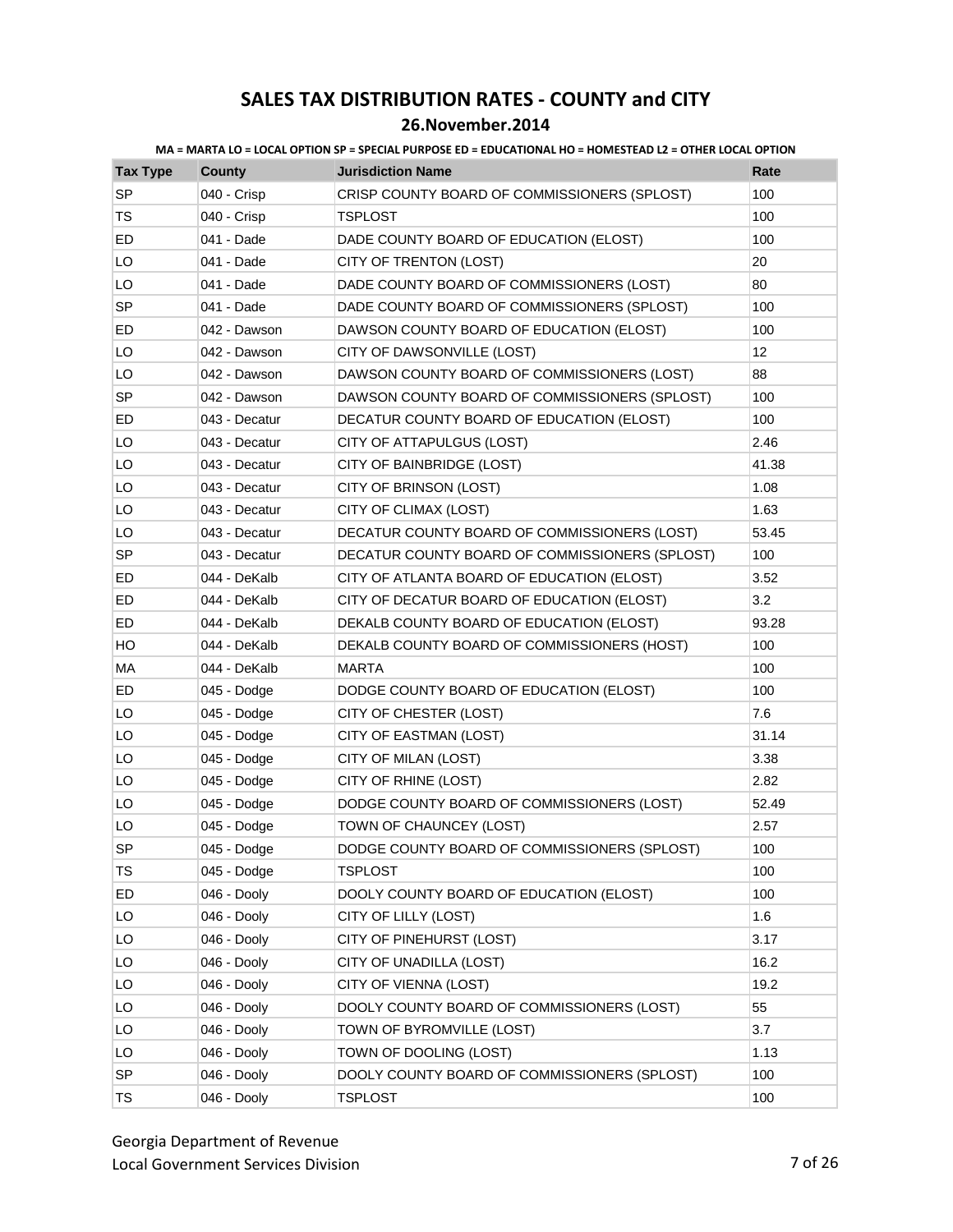### **26.November.2014**

| <b>Tax Type</b> | County          | <b>Jurisdiction Name</b>                         | Rate           |
|-----------------|-----------------|--------------------------------------------------|----------------|
| ED              | 047 - Dougherty | DOUGHERTY COUNTY BOARD OF EDUCATION (ELOST)      | 100            |
| LO              | 047 - Dougherty | CITY OF ALBANY (LOST)                            | 60             |
| LO              | 047 - Dougherty | DOUGHERTY COUNTY BOARD OF COMMISSIONERS (LOST)   | 40             |
| <b>SP</b>       | 047 - Dougherty | DOUGHERTY COUNTY BOARD OF COMMISSIONERS (SPLOST) | 100            |
| ED              | 048 - Douglas   | DOUGLAS COUNTY BOARD OF EDUCATION (ELOST)        | 100            |
| LO              | 048 - Douglas   | CITY OF AUSTELL (LOST)                           | 0.03           |
| LO              | 048 - Douglas   | CITY OF DOUGLASVILLE (LOST)                      | 24.65          |
| LO              | 048 - Douglas   | CITY OF VILLA RICA (LOST)                        | 4.11           |
| LO              | 048 - Douglas   | DOUGLAS COUNTY BOARD OF COMMISSIONERS (LOST)     | 71.21          |
| <b>SP</b>       | 048 - Douglas   | DOUGLAS COUNTY BOARD OF COMMISSIONERS (SPLOST)   | 100            |
| ED              | 049 - Early     | EARLY COUNTY BOARD OF EDUCATION (ELOST)          | 100            |
| LO              | 049 - Early     | CITY OF ARLINGTON (LOST)                         | 3.1            |
| LO              | 049 - Early     | CITY OF BLAKELY (LOST)                           | 40             |
| LO              | 049 - Early     | CITY OF DAMASCUS (LOST)                          | $\overline{2}$ |
| LO              | 049 - Early     | EARLY COUNTY BOARD OF COMMISSIONERS (LOST)       | 53.65          |
| LO              | 049 - Early     | TOWN OF JAKIN (LOST)                             | 1.25           |
| <b>SP</b>       | 049 - Early     | EARLY COUNTY BOARD OF COMMISSIONERS (SPLOST)     | 100            |
| ED              | 050 - Echols    | ECHOLS COUNTY BOARD OF EDUCATION (ELOST)         | 100            |
| LO              | 050 - Echols    | ECHOLS COUNTY BOARD OF COMMISSIONERS (LOST)      | 100            |
| SP              | 050 - Echols    | ECHOLS COUNTY BOARD OF COMMISSIONERS (SPLOST)    | 100            |
| ED              | 051 - Effingham | EFFINGHAM COUNTY BOARD OF EDUCATION (ELOST)      | 100            |
| LO              | 051 - Effingham | CITY OF GUYTON (LOST)                            | 3.02           |
| LO              | 051 - Effingham | CITY OF RINCON (LOST)                            | 16.71          |
| LO              | 051 - Effingham | CITY OF SPRINGFIELD (LOST)                       | 5.86           |
| LO              | 051 - Effingham | EFFINGHAM COUNTY BOARD OF COMMISSIONERS (LOST)   | 74.41          |
| SP              | 051 - Effingham | EFFINGHAM COUNTY BOARD OF COMMISSIONERS (SPLOST) | 100            |
| ED              | 052 - Elbert    | ELBERT COUNTY BOARD OF EDUCATION (ELOST)         | 100            |
| LO              | 052 - Elbert    | CITY OF BOWMAN (LOST)                            | 5              |
| LO              | 052 - Elbert    | CITY OF ELBERTON (LOST)                          | 29             |
| LO              | 052 - Elbert    | ELBERT COUNTY BOARD OF COMMISSIONERS (LOST)      | 66             |
| <b>SP</b>       | 052 - Elbert    | ELBERT COUNTY BOARD OF COMMISSIONERS (SPLOST)    | 100            |
| ED              | 053 - Emanuel   | EMANUEL COUNTY BOARD OF EDUCATION (ELOST)        | 100            |
| LO              | 053 - Emanuel   | CITY OF ADRIAN (LOST)                            | 2.94           |
| LO              | 053 - Emanuel   | CITY OF GARFIELD (LOST)                          | 0.89           |
| LO              | 053 - Emanuel   | CITY OF NUNEZ (LOST)                             | 0.65           |
| LO              | 053 - Emanuel   | CITY OF OAK PARK (LOST)                          | 2.14           |
| LO              | 053 - Emanuel   | CITY OF STILLMORE (LOST)                         | 2.35           |
| LO              | 053 - Emanuel   | CITY OF SUMMERTOWN (LOST)                        | 0.71           |
| LO              | 053 - Emanuel   | CITY OF SWAINSBORO (LOST)                        | 34.402         |
| LO              | 053 - Emanuel   | CITY OF TWIN CITY (LOST)                         | 7.71           |
| LO              | 053 - Emanuel   | EMANUEL COUNTY BOARD OF COMMISSIONERS (LOST)     | 48.208         |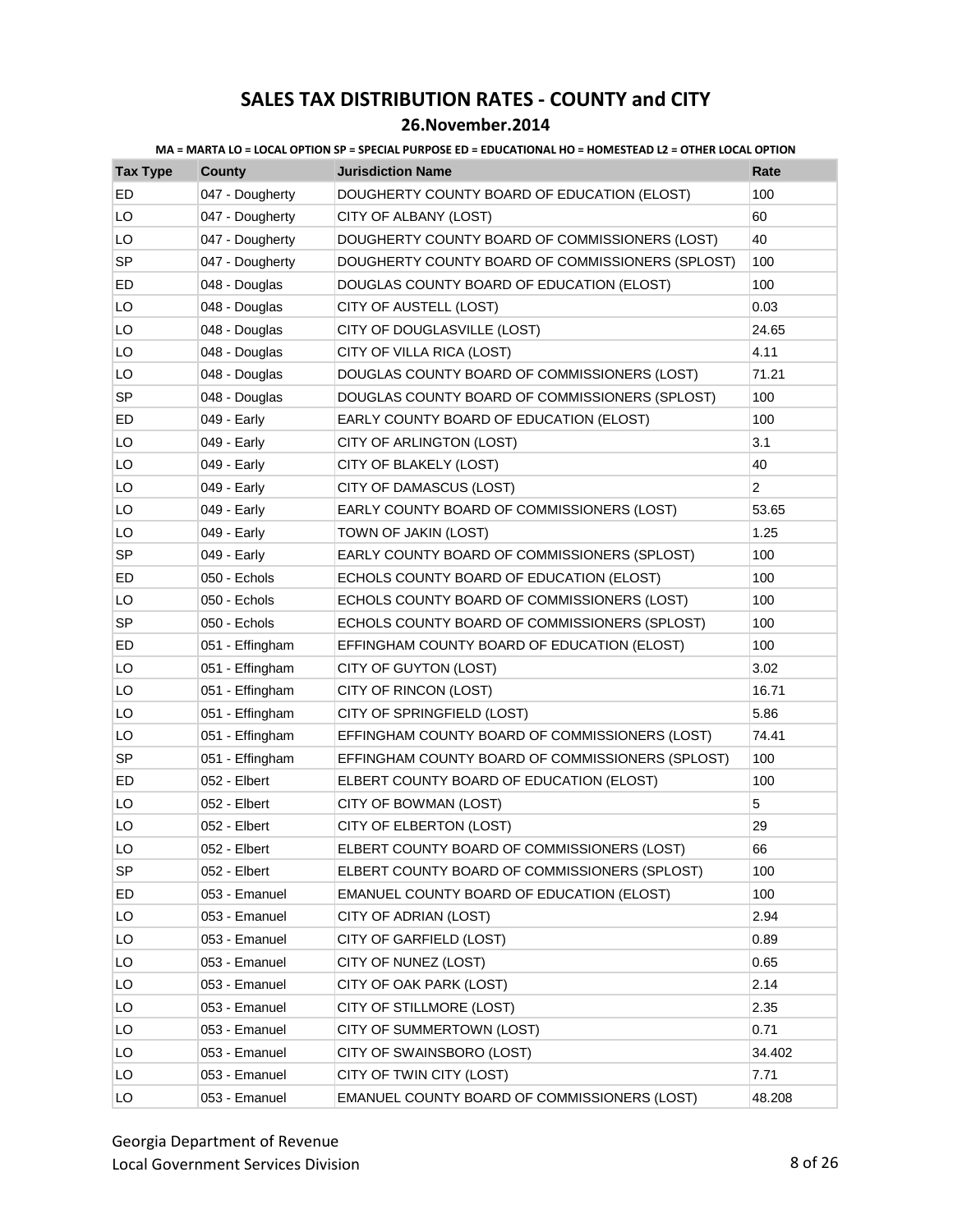### **26.November.2014**

| <b>Tax Type</b> | County         | <b>Jurisdiction Name</b>                        | Rate   |
|-----------------|----------------|-------------------------------------------------|--------|
| <b>SP</b>       | 053 - Emanuel  | EMANUEL COUNTY BOARD OF COMMISSIONERS (SPLOST)  | 100    |
| TS              | 053 - Emanuel  | <b>TSPLOST</b>                                  | 100    |
| ED              | 054 - Evans    | EVANS COUNTY BOARD OF EDUCATION (ELOST)         | 100    |
| LO              | 054 - Evans    | CITY OF BELLVILLE (LOST)                        | 1      |
| LO              | 054 - Evans    | CITY OF CLAXTON (LOST)                          | 29     |
| LO              | 054 - Evans    | CITY OF DAISY (LOST)                            | 1      |
| LO              | 054 - Evans    | CITY OF HAGAN (LOST)                            | 9      |
| LO              | 054 - Evans    | EVANS COUNTY BOARD OF COMMISSIONERS (LOST)      | 60     |
| <b>SP</b>       | 054 - Evans    | EVANS COUNTY BOARD OF COMMISSIONERS (SPLOST)    | 100    |
| TS              | 054 - Evans    | TSPLOST                                         | 100    |
| ED              | 055 - Fannin   | FANNIN COUNTY BOARD OF EDUCATION (ELOST)        | 100    |
| LO              | 055 - Fannin   | CITY OF BLUE RIDGE (LOST)                       | 14     |
| LO              | 055 - Fannin   | CITY OF MCCAYSVILLE (LOST)                      | 10.25  |
| LO              | 055 - Fannin   | FANNIN COUNTY BOARD OF COMMISSIONERS (LOST)     | 75.75  |
| SP              | 055 - Fannin   | FANNIN COUNTY BOARD OF COMMISSIONERS (SPLOST)   | 100    |
| ED              | 056 - Fayette  | FAYETTE COUNTY BOARD OF EDUCATION (ELOST)       | 100    |
| LO              | 056 - Fayette  | CITY OF FAYETTEVILLE (LOST)                     | 12.85  |
| LO              | 056 - Fayette  | CITY OF PEACHTREE CITY (LOST)                   | 31.46  |
| LO              | 056 - Fayette  | FAYETTE COUNTY BOARD OF COMMISSIONERS (LOST)    | 49.7   |
| LO              | 056 - Fayette  | TOWN OF BROOKS (LOST)                           | 0.49   |
| LO              | 056 - Fayette  | TOWN OF TYRONE (LOST)                           | 5.5    |
| SP              | 056 - Fayette  | FAYETTE COUNTY BOARD OF COMMISSIONERS (SPLOST)  | 100    |
| ED              | 057 - Floyd    | CITY OF ROME BOARD OF EDUCATION (ELOST)         | 37.29  |
| ED              | 057 - Floyd    | FLOYD COUNTY BOARD OF EDUCATION (ELOST)         | 62.71  |
| LO              | 057 - Floyd    | CITY OF CAVE SPRING (LOST)                      | 1.8    |
| LO              | 057 - Floyd    | CITY OF ROME (LOST)                             | 41.7   |
| LO              | 057 - Floyd    | FLOYD COUNTY BOARD OF COMMISSIONERS (LOST)      | 56.5   |
| <b>SP</b>       | 057 - Floyd    | FLOYD COUNTY BOARD OF COMMISSIONERS (SPLOST)    | 100    |
| ED              | 058 - Forsyth  | FORSYTH COUNTY BOARD OF EDUCATION (ELOST)       | 100    |
| LO              | 058 - Forsyth  | CITY OF CUMMING (LOST)                          | 15     |
| LO              | 058 - Forsyth  | FORSYTH COUNTY BOARD OF COMMISSIONERS (LOST)    | 85     |
| <b>SP</b>       | 058 - Forsyth  | FORSYTH COUNTY BOARD OF COMMISSIONERS (SPLOST)  | 100    |
| ED.             | 059 - Franklin | FRANKLIN COUNTY BOARD OF EDUCATION (ELOST)      | 100    |
| LO              | 059 - Franklin | CITY OF CANON (LOST)                            | 4.2    |
| LO              | 059 - Franklin | CITY OF CARNESVILLE (LOST)                      | 3      |
| LO              | 059 - Franklin | CITY OF FRANKLIN SPRINGS (LOST)                 | 5.3    |
| LO              | 059 - Franklin | CITY OF LAVONIA (LOST)                          | 13.3   |
| LO              | 059 - Franklin | CITY OF ROYSTON (LOST)                          | 11.6   |
| LO              | 059 - Franklin | FRANKLIN COUNTY BOARD OF COMMISSIONERS (LOST)   | 62.6   |
| <b>SP</b>       | 059 - Franklin | FRANKLIN COUNTY BOARD OF COMMISSIONERS (SPLOST) | 100    |
| ED              | 060 - Fulton   | CITY OF ATLANTA BOARD OF EDUCATION (ELOST)      | 35.066 |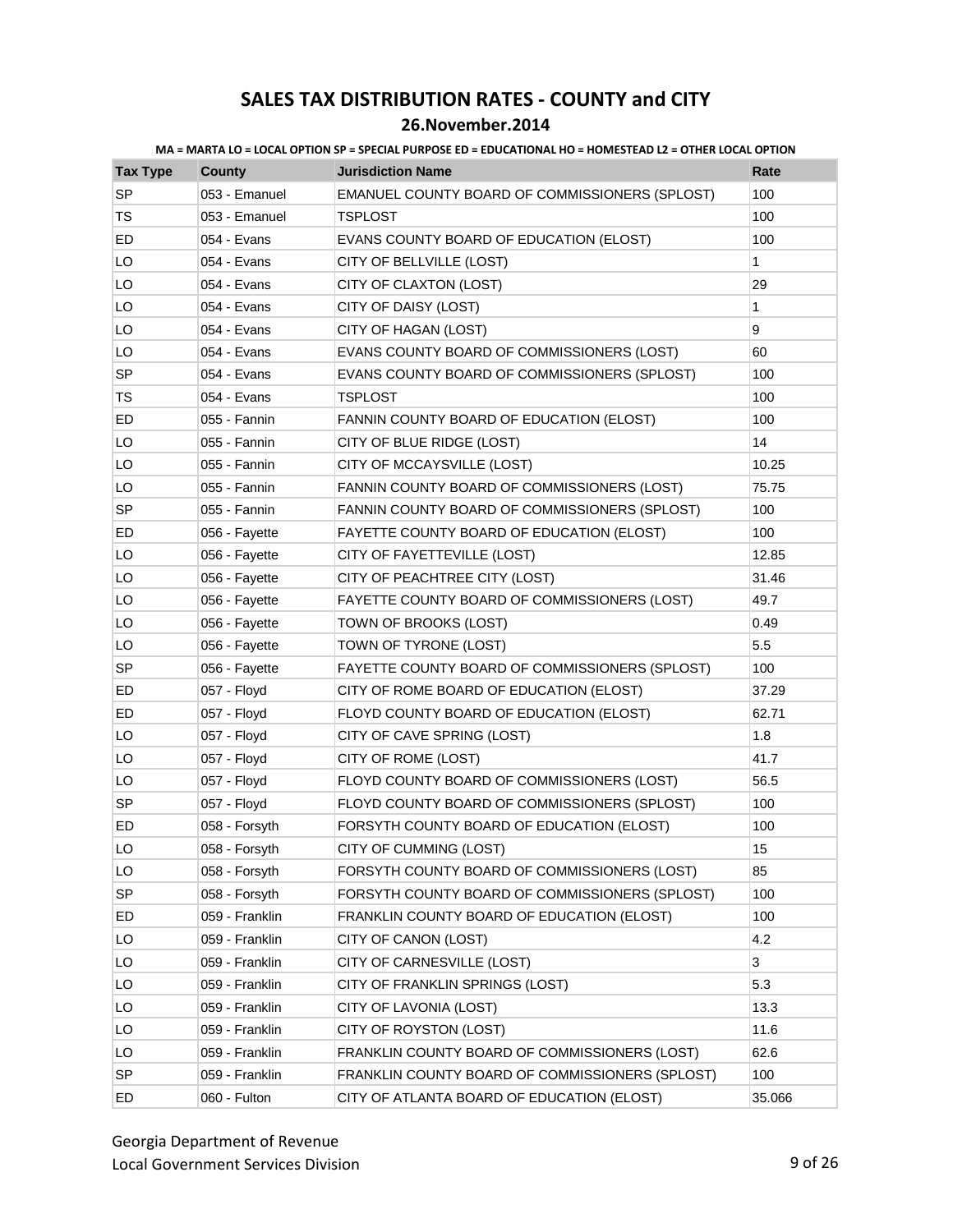### **26.November.2014**

| <b>Tax Type</b> | <b>County</b>  | <b>Jurisdiction Name</b>                        | Rate           |
|-----------------|----------------|-------------------------------------------------|----------------|
| ED              | 060 - Fulton   | FULTON COUNTY BOARD OF EDUCATION (ELOST)        | 64.934         |
| LO              | 060 - Fulton   | CITY OF ALPHARETTA (LOST)                       | 5.8367         |
| LO              | 060 - Fulton   | CITY OF ATLANTA (LOST)                          | 40.4358        |
| LO              | 060 - Fulton   | CITY OF CHATTAHOOCHEE HILLS (LOST)              | 0.2672         |
| LO              | 060 - Fulton   | CITY OF COLLEGE PARK (LOST)                     | 1.3079         |
| LO              | 060 - Fulton   | CITY OF EAST POINT (LOST)                       | 3.959          |
| LO              | 060 - Fulton   | CITY OF FAIRBURN (LOST)                         | 1.4829         |
| LO              | 060 - Fulton   | CITY OF HAPEVILLE (LOST)                        | 0.6856         |
| LO              | 060 - Fulton   | CITY OF JOHNS CREEK (LOST)                      | 7.7815         |
| LO              | 060 - Fulton   | CITY OF MILTON (LOST)                           | 3.3124         |
| LO              | 060 - Fulton   | CITY OF MOUNTAIN PARK (LOST)                    | 0.055          |
| LO              | 060 - Fulton   | CITY OF PALMETTO (LOST)                         | 0.4247         |
| LO              | 060 - Fulton   | CITY OF ROSWELL (LOST)                          | 8.9598         |
| LO              | 060 - Fulton   | CITY OF SANDY SPRINGS (LOST)                    | 9.5183         |
| LO              | 060 - Fulton   | CITY OF UNION CITY (LOST)                       | 1.9732         |
| LO              | 060 - Fulton   | FULTON COUNTY BOARD OF COMMISSIONERS (LOST)     | 14             |
| MA              | 060 - Fulton   | <b>MARTA</b>                                    | 100            |
| ED              | 061 - Gilmer   | GILMER COUNTY BOARD OF EDUCATION (ELOST)        | 100            |
| LO              | 061 - Gilmer   | CITY OF EAST ELLIJAY (LOST)                     | 9              |
| LO              | 061 - Gilmer   | CITY OF ELLIJAY (LOST)                          | 16             |
| LO              | 061 - Gilmer   | GILMER COUNTY BOARD OF COMMISSIONERS (LOST)     | 75             |
| SP              | 061 - Gilmer   | GILMER COUNTY BOARD OF COMMISSIONERS (SPLOST)   | 100            |
| ED              | 062 - Glascock | GLASCOCK COUNTY BOARD OF EDUCATION (ELOST)      | 100            |
| LO              | 062 - Glascock | CITY OF EDGEHILL (LOST)                         | $\overline{2}$ |
| LO              | 062 - Glascock | CITY OF GIBSON (LOST)                           | 30             |
| LO              | 062 - Glascock | GLASCOCK COUNTY BOARD OF COMMISSIONERS (LOST)   | 58             |
| LO              | 062 - Glascock | TOWN OF MITCHELL (LOST)                         | 10             |
| <b>SP</b>       | 062 - Glascock | GLASCOCK COUNTY BOARD OF COMMISSIONERS (SPLOST) | 100            |
| <b>TS</b>       | 062 - Glascock | <b>TSPLOST</b>                                  | 100            |
| ED              | 063 - Glynn    | GLYNN COUNTY BOARD OF EDUCATION (ELOST)         | 100            |
| LO              | 063 - Glynn    | CITY OF BRUNSWICK (LOST)                        | 29.67          |
| LO              | 063 - Glynn    | GLYNN COUNTY BOARD OF COMMISSIONERS (LOST)      | 70.33          |
| <b>SP</b>       | 063 - Glynn    | GLYNN COUNTY BOARD OF COMMISSIONERS (SPLOST)    | 100            |
| ED              | 064 - Gordon   | CITY OF CALHOUN BOARD OF EDUCATION (ELOST)      | 33.4           |
| ED              | 064 - Gordon   | GORDON COUNTY BOARD OF EDUCATION (ELOST)        | 66.6           |
| LO              | 064 - Gordon   | CITY OF CALHOUN (LOST)                          | 28.35          |
| LO              | 064 - Gordon   | CITY OF FAIRMOUNT (LOST)                        | 1.3            |
| LO              | 064 - Gordon   | CITY OF RESACA (LOST)                           | 1              |
| LO              | 064 - Gordon   | GORDON COUNTY BOARD OF COMMISSIONERS (LOST)     | 69.35          |
| <b>SP</b>       | 064 - Gordon   | GORDON COUNTY BOARD OF COMMISSIONERS (SPLOST)   | 100            |
| ED              | 065 - Grady    | GRADY COUNTY BOARD OF EDUCATION (ELOST)         | 100            |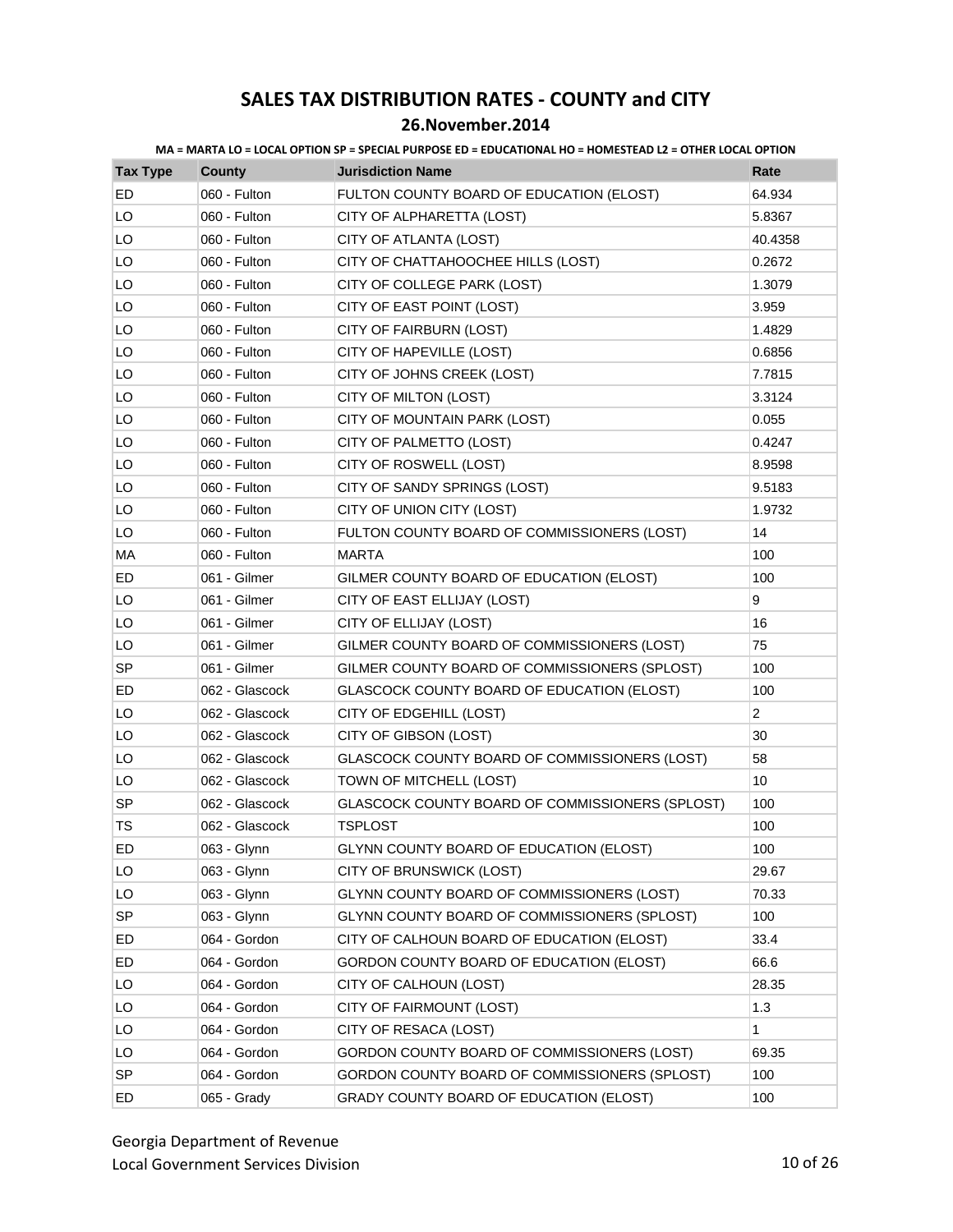| <b>Tax Type</b> | <b>County</b>   | <b>Jurisdiction Name</b>                         | Rate  |
|-----------------|-----------------|--------------------------------------------------|-------|
| LO              | 065 - Grady     | CITY OF CAIRO (LOST)                             | 38.4  |
| LO              | 065 - Grady     | CITY OF WHIGHAM (LOST)                           | 1.9   |
| LO              | 065 - Grady     | GRADY COUNTY BOARD OF COMMISSIONERS (LOST)       | 59.7  |
| SP              | 065 - Grady     | GRADY COUNTY BOARD OF COMMISSIONERS (SPLOST)     | 100   |
| ED              | 066 - Greene    | GREENE COUNTY BOARD OF EDUCATION (ELOST)         | 100   |
| LO              | 066 - Greene    | CITY OF GREENSBORO (LOST)                        | 18.33 |
| LO              | 066 - Greene    | CITY OF UNION POINT (LOST)                       | 8.83  |
| LO              | 066 - Greene    | CITY OF WHITE PLAINS (LOST)                      | 1.55  |
| LO              | 066 - Greene    | CITY OF WOODVILLE (LOST)                         | 1.75  |
| LO              | 066 - Greene    | GREENE COUNTY BOARD OF COMMISSIONERS (LOST)      | 68    |
| LO              | 066 - Greene    | TOWN OF SILOAM (LOST)                            | 1.54  |
| <b>SP</b>       | 066 - Greene    | GREENE COUNTY BOARD OF COMMISSIONERS (SPLOST)    | 100   |
| ED              | 067 - Gwinnett  | CITY OF BUFORD BOARD OF EDUCATION (ELOST)        | 2.09  |
| ED              | 067 - Gwinnett  | GWINNETT COUNTY BOARD OF EDUCATION (ELOST)       | 97.91 |
| <b>SP</b>       | 067 - Gwinnett  | GWINNETT COUNTY BOARD OF COMMISSIONERS (SPLOST)  | 100   |
| ED              | 068 - Habersham | HABERSHAM COUNTY BOARD OF EDUCATION (ELOST)      | 100   |
| LO              | 068 - Habersham | HABERSHAM COUNTY BOARD OF EDUCATION (LOST)       | 100   |
| SP              | 068 - Habersham | HABERSHAM COUNTY BOARD OF COMMISSIONERS (SPLOST) | 100   |
| ED              | 069 - Hall      | CITY OF BUFORD BOARD OF EDUCATION (ELOST)        | 0     |
| ED              | 069 - Hall      | CITY OF GAINESVILLE BOARD OF EDUCATION (ELOST)   | 20.64 |
| ED              | 069 - Hall      | HALL COUNTY BOARD OF EDUCATION (ELOST)           | 79.36 |
| LO              | 069 - Hall      | CITY OF BRASELTON (LOST)                         | 0.87  |
| LO              | 069 - Hall      | CITY OF BUFORD (LOST)                            | 0.49  |
| LO              | 069 - Hall      | CITY OF FLOWERY BRANCH (LOST)                    | 2.92  |
| LO              | 069 - Hall      | CITY OF GAINESVILLE (LOST)                       | 17.38 |
| LO              | 069 - Hall      | CITY OF GILLSVILLE (LOST)                        | 0.11  |
| LO              | 069 - Hall      | CITY OF LULA (LOST)                              | 1.34  |
| LO              | 069 - Hall      | CITY OF OAKWOOD (LOST)                           | 2.04  |
| LO              | 069 - Hall      | HALL COUNTY BOARD OF COMMISSIONERS (LOST)        | 74.4  |
| LO              | 069 - Hall      | TOWN OF CLERMONT (LOST)                          | 0.45  |
| <b>SP</b>       | 069 - Hall      | HALL COUNTY BOARD OF COMMISSIONERS (SPLOST)      | 100   |
| ED              | 070 - Hancock   | HANCOCK COUNTY BOARD OF EDUCATION (ELOST)        | 100   |
| LO              | 070 - Hancock   | CITY OF SPARTA (LOST)                            | 32    |
| LO              | 070 - Hancock   | HANCOCK COUNTY BOARD OF COMMISSIONERS (LOST)     | 68    |
| <b>SP</b>       | 070 - Hancock   | HANCOCK COUNTY BOARD OF COMMISSIONERS (SPLOST)   | 100   |
| TS              | 070 - Hancock   | TSPLOST                                          | 100   |
| ED              | 071 - Haralson  | CITY OF BREMEN BOARD OF EDUCATION (ELOST)        | 36    |
| ED              | 071 - Haralson  | HARALSON COUNTY BOARD OF EDUCATION (ELOST)       | 64    |
| LO              | 071 - Haralson  | CITY OF BREMEN (LOST)                            | 26.71 |
| LO              | 071 - Haralson  | CITY OF BUCHANAN (LOST)                          | 5.09  |
| LO              | 071 - Haralson  | CITY OF TALLAPOOSA (LOST)                        | 16    |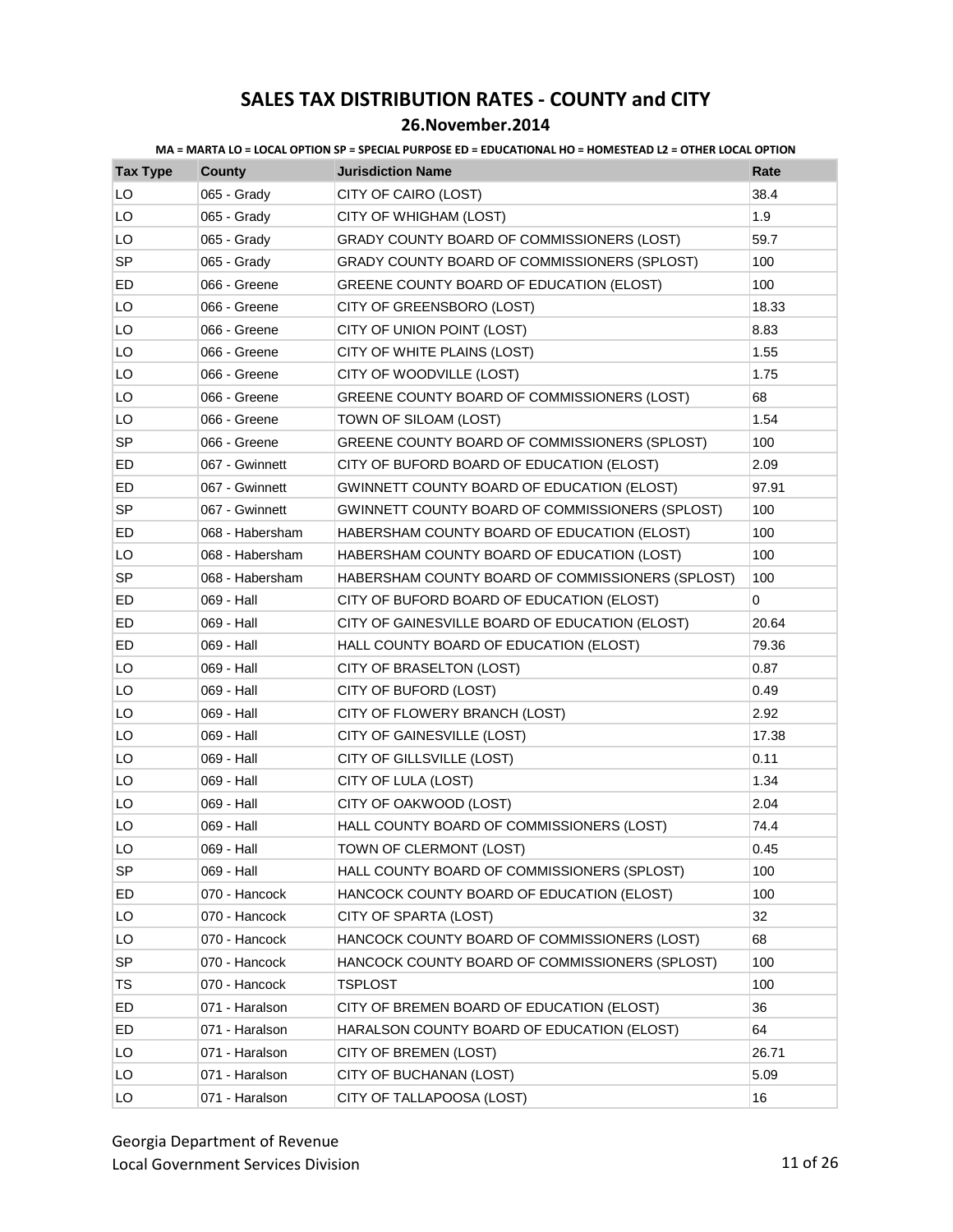| <b>Tax Type</b> | <b>County</b>  | <b>Jurisdiction Name</b>                        | Rate   |
|-----------------|----------------|-------------------------------------------------|--------|
| LO              | 071 - Haralson | CITY OF TEMPLE (LOST)                           | 0.16   |
| LO              | 071 - Haralson | CITY OF WACO (LOST)                             | 2.68   |
| LO              | 071 - Haralson | HARALSON COUNTY BOARD OF COMMISSIONERS (LOST)   | 49.36  |
| <b>SP</b>       | 071 - Haralson | HARALSON COUNTY BOARD OF COMMISSIONERS (SPLOST) | 100    |
| ED              | 072 - Harris   | HARRIS COUNTY BOARD OF EDUCATION (ELOST)        | 100    |
| LO              | 072 - Harris   | CITY OF HAMILTON (LOST)                         | 5.6    |
| LO              | 072 - Harris   | CITY OF PINE MOUNTAIN (LOST)                    | 7.35   |
| LO              | 072 - Harris   | CITY OF SHILOH (LOST)                           | 2.8    |
| LO              | 072 - Harris   | CITY OF WAVERLY HALL (LOST)                     | 5.65   |
| LO              | 072 - Harris   | CITY OF WEST POINT (LOST)                       | 5.4    |
| LO              | 072 - Harris   | HARRIS COUNTY BOARD OF COMMISSIONERS (LOST)     | 73.2   |
| <b>SP</b>       | 072 - Harris   | HARRIS COUNTY BOARD OF COMMISSIONERS (SPLOST)   | 100    |
| TS              | 072 - Harris   | <b>TSPLOST</b>                                  | 100    |
| ED              | 073 - Hart     | HART COUNTY BOARD OF EDUCATION (ELOST)          | 100    |
| LO              | 073 - Hart     | CITY OF BOWERSVILLE (LOST)                      | 1      |
| LO              | 073 - Hart     | CITY OF CANON (LOST)                            | 0.25   |
| LO              | 073 - Hart     | CITY OF HARTWELL (LOST)                         | 21     |
| LO              | 073 - Hart     | CITY OF ROYSTON (LOST)                          | 4.25   |
| LO              | 073 - Hart     | HART COUNTY BOARD OF COMMISSIONERS (LOST)       | 73.5   |
| SP              | 073 - Hart     | HART COUNTY BOARD OF COMMISSIONERS (SPLOST)     | 100    |
| ED              | 074 - Heard    | HEARD COUNTY BOARD OF EDUCATION (ELOST)         | 100    |
| LO              | 074 - Heard    | CITY OF EPHESUS (LOST)                          | 4.5    |
| LO              | 074 - Heard    | CITY OF FRANKLIN (LOST)                         | 12     |
| LO              | 074 - Heard    | HEARD COUNTY BOARD OF COMMISSIONERS (LOST)      | 79     |
| LO              | 074 - Heard    | TOWN OF CENTRALHATCHEE (LOST)                   | 4.5    |
| <b>SP</b>       | 074 - Heard    | HEARD COUNTY BOARD OF COMMISSIONERS (SPLOST)    | 100    |
| ED              | 075 - Henry    | HENRY COUNTY BOARD OF EDUCATION (ELOST)         | 100    |
| LO              | 075 - Henry    | CITY OF HAMPTON (LOST)                          | 8.42   |
| LO              | 075 - Henry    | CITY OF LOCUST GROVE (LOST)                     | 5.72   |
| LO              | 075 - Henry    | CITY OF MCDONOUGH (LOST)                        | 9.72   |
| LO              | 075 - Henry    | CITY OF STOCKBRIDGE (LOST)                      | 11.14  |
| LO              | 075 - Henry    | HENRY COUNTY BOARD OF COMMISSIONERS (LOST)      | 65     |
| <b>SP</b>       | 075 - Henry    | HENRY COUNTY BOARD OF COMMISSIONERS (SPLOST)    | 100    |
| ED              | 076 - Houston  | HOUSTON COUNTY BOARD OF EDUCATION (ELOST)       | 100    |
| LO              | 076 - Houston  | HOUSTON COUNTY BOARD OF EDUCATION (LOST)        | 100    |
| SP              | 076 - Houston  | HOUSTON COUNTY BOARD OF COMMISSIONERS (SPLOST)  | 100    |
| ED              | 077 - Irwin    | IRWIN COUNTY BOARD OF EDUCATION (ELOST)         | 100    |
| LO              | 077 - Irwin    | CITY OF OCILLA (LOST)                           | 38     |
| LO              | 077 - Irwin    | IRWIN COUNTY BOARD OF COMMISSIONERS (LOST)      | 62     |
| <b>SP</b>       | 077 - Irwin    | IRWIN COUNTY BOARD OF COMMISSIONERS (SPLOST)    | 100    |
| ED              | 078 - Jackson  | CITY OF COMMERCE BOARD OF EDUCATION (ELOST)     | 12.725 |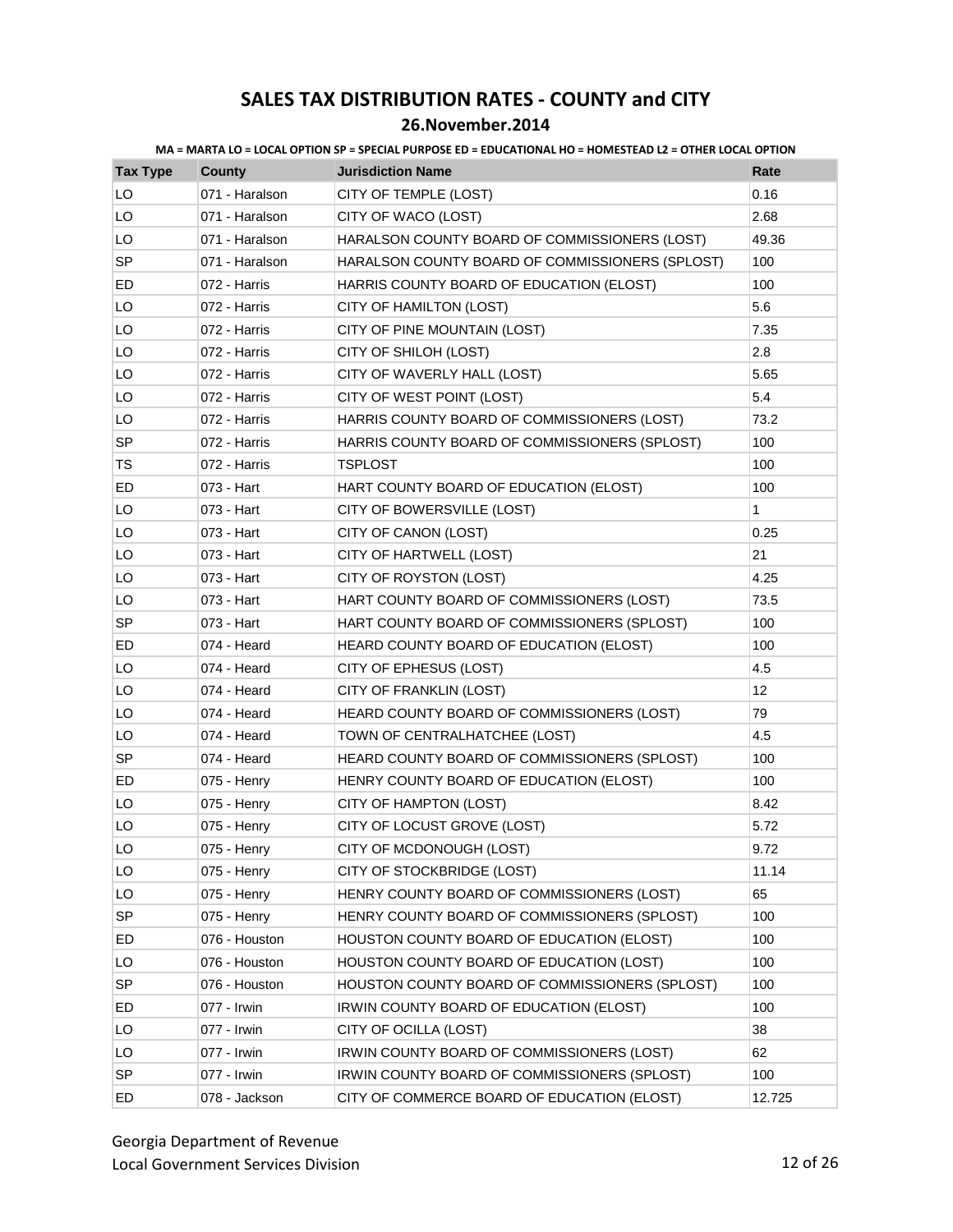### **26.November.2014**

| <b>Tax Type</b> | <b>County</b>    | <b>Jurisdiction Name</b>                          | Rate    |
|-----------------|------------------|---------------------------------------------------|---------|
| ED              | 078 - Jackson    | CITY OF JEFFERSON BOARD OF EDUCATION (ELOST)      | 24.576  |
| ED              | 078 - Jackson    | JACKSON COUNTY BOARD OF EDUCATION (ELOST)         | 62.699  |
| LO              | 078 - Jackson    | CITY OF BRASELTON (LOST)                          | 2.93    |
| LO              | 078 - Jackson    | CITY OF COMMERCE (LOST)                           | 10.87   |
| LO              | 078 - Jackson    | CITY OF HOSCHTON (LOST)                           | 2.29    |
| LO              | 078 - Jackson    | CITY OF JEFFERSON (LOST)                          | 15.67   |
| LO              | 078 - Jackson    | CITY OF MAYSVILLE (LOST)                          | 1.45    |
| LO              | 078 - Jackson    | CITY OF NICHOLSON (LOST)                          | 2.82    |
| LO              | 078 - Jackson    | CITY OF PENDERGRASS (LOST)                        | 0.7     |
| LO              | 078 - Jackson    | CITY OF TALMO (LOST)                              | 0.3     |
| LO              | 078 - Jackson    | JACKSON COUNTY BOARD OF COMMISSIONERS (LOST)      | 60      |
| LO              | 078 - Jackson    | TOWN OF ARCADE (LOST)                             | 2.97    |
| <b>SP</b>       | 078 - Jackson    | JACKSON COUNTY BOARD OF COMMISSIONERS (SPLOST)    | 100     |
| ED              | 079 - Jasper     | JASPER COUNTY BOARD OF EDUCATION (ELOST)          | 100     |
| LO              | 079 - Jasper     | CITY OF MONTICELLO (LOST)                         | 30      |
| LO              | 079 - Jasper     | JASPER COUNTY BOARD OF COMMISSIONERS (LOST)       | 67      |
| LO              | 079 - Jasper     | TOWN OF SHADY DALE (LOST)                         | 3       |
| SP              | 079 - Jasper     | JASPER COUNTY BOARD OF COMMISSIONERS (SPLOST)     | 100     |
| ED              | 080 - Jeff Davis | JEFF DAVIS COUNTY BOARD OF EDUCATION (ELOST)      | 100     |
| LO              | 080 - Jeff Davis | CITY OF HAZLEHURST (LOST)                         | 40      |
| LO              | 080 - Jeff Davis | JEFF DAVIS COUNTY BOARD OF COMMISSIONERS (LOST)   | 60      |
| <b>SP</b>       | 080 - Jeff Davis | JEFF DAVIS COUNTY BOARD OF COMMISSIONERS (SPLOST) | 100     |
| TS              | 080 - Jeff Davis | <b>TSPLOST</b>                                    | 100     |
| ED              | 081 - Jefferson  | JEFFERSON COUNTY BOARD OF EDUCATION (ELOST)       | 100     |
| LO              | 081 - Jefferson  | CITY OF AVERA (LOST)                              | 1.453   |
| LO              | 081 - Jefferson  | CITY OF BARTOW (LOST)                             | 1.6893  |
| LO              | 081 - Jefferson  | CITY OF LOUISVILLE (LOST)                         | 14.7254 |
| LO              | 081 - Jefferson  | CITY OF STAPLETON (LOST)                          | 2.5871  |
| LO              | 081 - Jefferson  | CITY OF WADLEY (LOST)                             | 12.1737 |
| LO              | 081 - Jefferson  | CITY OF WRENS (LOST)                              | 12.9179 |
| LO              | 081 - Jefferson  | JEFFERSON COUNTY BOARD OF COMMISSIONERS (LOST)    | 54.4536 |
| <b>SP</b>       | 081 - Jefferson  | JEFFERSON COUNTY BOARD OF COMMISSIONERS (SPLOST)  | 100     |
| <b>TS</b>       | 081 - Jefferson  | TSPLOST                                           | 100     |
| ED              | 082 - Jenkins    | JENKINS COUNTY BOARD OF EDUCATION (ELOST)         | 100     |
| LO              | 082 - Jenkins    | CITY OF MILLEN (LOST)                             | 30      |
| LO              | 082 - Jenkins    | JENKINS COUNTY BOARD OF COMMISSIONERS (LOST)      | 70      |
| SP              | 082 - Jenkins    | JENKINS COUNTY BOARD OF COMMISSIONERS (SPLOST)    | 100     |
| TS              | 082 - Jenkins    | TSPLOST                                           | 100     |
| ED              | 083 - Johnson    | JOHNSON COUNTY BOARD OF EDUCATION (ELOST)         | 100     |
| LO              | 083 - Johnson    | CITY OF ADRIAN (LOST)                             | 2.5     |
| LO              | 083 - Johnson    | CITY OF KITE (LOST)                               | 2.5     |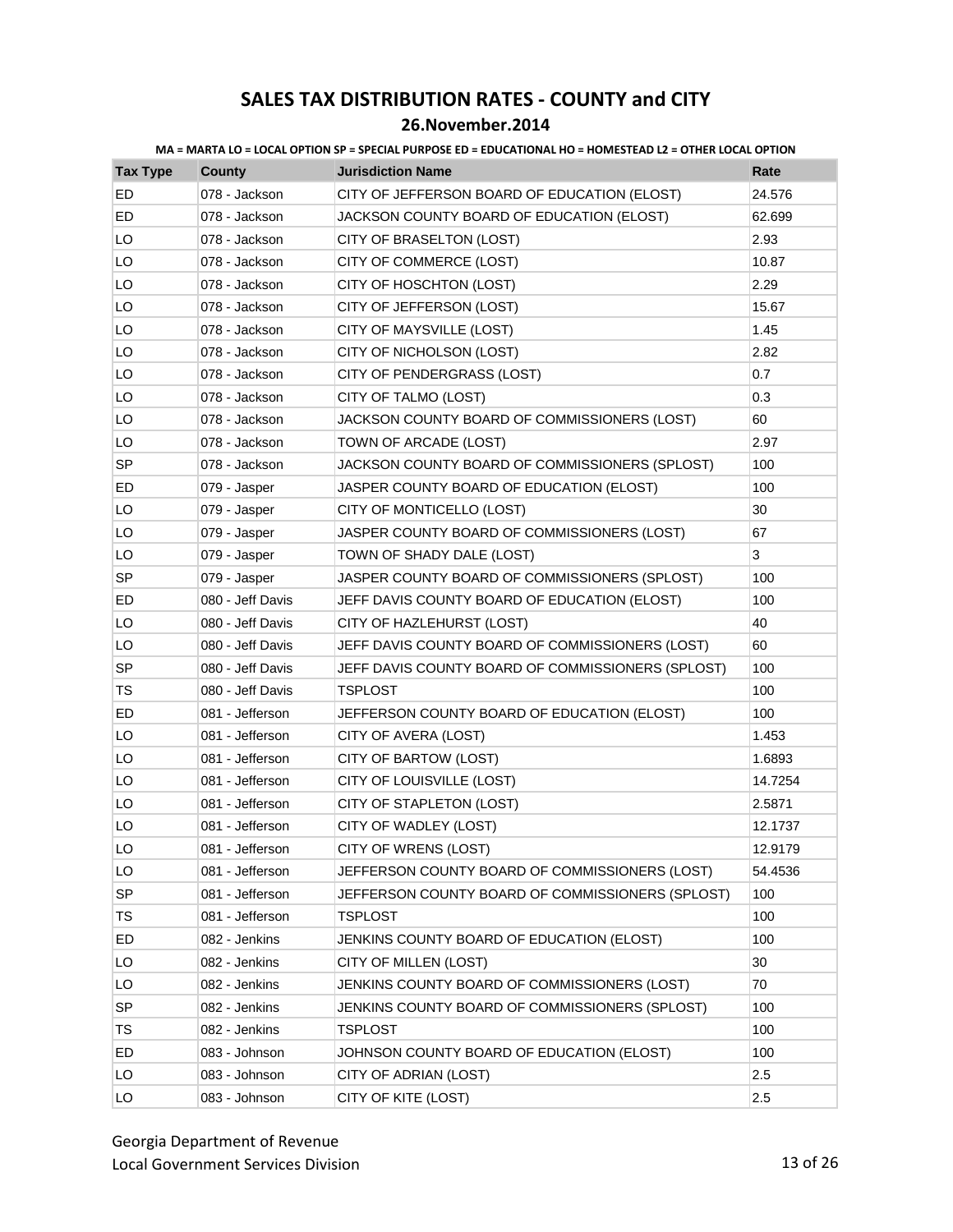### **26.November.2014**

| <b>Tax Type</b> | <b>County</b> | <b>Jurisdiction Name</b>                       | Rate    |
|-----------------|---------------|------------------------------------------------|---------|
| LO              | 083 - Johnson | CITY OF WRIGHTSVILLE (LOST)                    | 25      |
| LO              | 083 - Johnson | JOHNSON COUNTY BOARD OF COMMISSIONERS (LOST)   | 70      |
| <b>SP</b>       | 083 - Johnson | JOHNSON COUNTY BOARD OF COMMISSIONERS (SPLOST) | 100     |
| TS              | 083 - Johnson | <b>TSPLOST</b>                                 | 100     |
| ED              | 084 - Jones   | JONES COUNTY BOARD OF EDUCATION (ELOST)        | 100     |
| LO              | 084 - Jones   | CITY OF GRAY (LOST)                            | 16.5    |
| LO              | 084 - Jones   | CITY OF MACON (LOST)                           | 0.6     |
| LO              | 084 - Jones   | JONES COUNTY BOARD OF COMMISSIONERS (LOST)     | 82.9    |
| <b>SP</b>       | 084 - Jones   | JONES COUNTY BOARD OF COMMISSIONERS (SPLOST)   | 100     |
| ED              | 085 - Lamar   | LAMAR COUNTY BOARD OF EDUCATION (ELOST)        | 100     |
| LO              | 085 - Lamar   | CITY OF BARNESVILLE (LOST)                     | 39      |
| LO              | 085 - Lamar   | CITY OF MILNER (LOST)                          | 4       |
| LO              | 085 - Lamar   | LAMAR COUNTY BOARD OF COMMISSIONERS (LOST)     | 56      |
| LO              | 085 - Lamar   | TOWN OF ALDORA (LOST)                          | 1       |
| SP              | 085 - Lamar   | LAMAR COUNTY BOARD OF COMMISSIONERS (SPLOST)   | 100     |
| ED              | 086 - Lanier  | LANIER COUNTY BOARD OF EDUCATION (ELOST)       | 100     |
| LO              | 086 - Lanier  | CITY OF LAKELAND (LOST)                        | 50      |
| LO              | 086 - Lanier  | LANIER COUNTY BOARD OF COMMISSIONERS (LOST)    | 50      |
| SP              | 086 - Lanier  | LANIER COUNTY BOARD OF COMMISSIONERS (SPLOST)  | 100     |
| ED              | 087 - Laurens | CITY OF DUBLIN BOARD OF EDUCATION (ELOST)      | 30.81   |
| ED              | 087 - Laurens | LAURENS COUNTY BOARD OF EDUATION (ELOST)       | 69.19   |
| LO              | 087 - Laurens | CITY OF CADWELL (LOST)                         | 0.8606  |
| LO              | 087 - Laurens | CITY OF DEXTER (LOST)                          | 0.8926  |
| LO              | 087 - Laurens | CITY OF DUBLIN (LOST)                          | 34.1527 |
| LO              | 087 - Laurens | CITY OF DUDLEY (LOST)                          | 0.808   |
| LO              | 087 - Laurens | CITY OF EAST DUBLIN (LOST)                     | 4.743   |
| LO              | 087 - Laurens | CITY OF MONTROSE (LOST)                        | 0.2199  |
| LO              | 087 - Laurens | CITY OF RENTZ (LOST)                           | 0.684   |
| LO              | 087 - Laurens | LAURENS COUNTY BOARD OF COMMISSIONERS (LOST)   | 57.6392 |
| <b>SP</b>       | 087 - Laurens | LAURENS COUNTY BOARD OF COMMISSIONERS (SPLOST) | 100     |
| <b>TS</b>       | 087 - Laurens | <b>TSPLOST</b>                                 | 100     |
| ED              | 088 - Lee     | LEE COUNTY BOARD OF EDUCATION (ELOST)          | 100     |
| LO              | 088 - Lee     | CITY OF LEESBURG (LOST)                        | 13      |
| LO              | 088 - Lee     | CITY OF SMITHVILLE (LOST)                      | 6       |
| LO              | 088 - Lee     | LEE COUNTY BOARD OF COMMISSIONERS (LOST)       | 81      |
| SP              | 088 - Lee     | LEE COUNTY BOARD OF COMMISSIONERS (SPLOST)     | 100     |
| ED              | 089 - Liberty | LIBERTY COUNTY BOARD OF EDUCATION (ELOST)      | 100     |
| LO              | 089 - Liberty | CITY OF FLEMINGTON (LOST)                      | 1.744   |
| LO              | 089 - Liberty | CITY OF HINESVILLE (LOST)                      | 47.452  |
| LO              | 089 - Liberty | CITY OF MIDWAY (LOST)                          | 3.058   |
| LO              | 089 - Liberty | CITY OF RICEBORO (LOST)                        | 1.254   |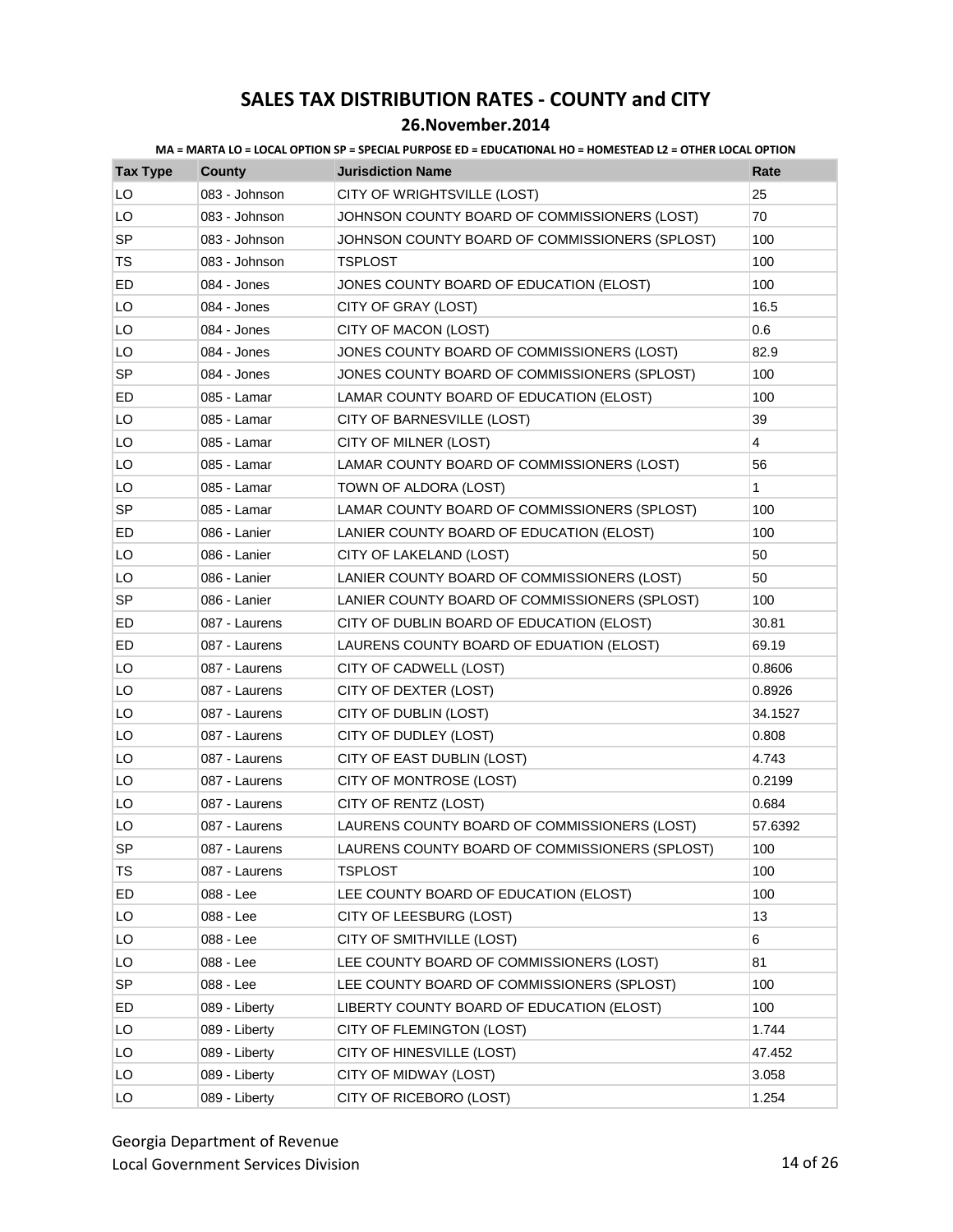| MA = MARTA LO = LOCAL OPTION SP = SPECIAL PURPOSE ED = EDUCATIONAL HO = HOMESTEAD L2 = OTHER LOCAL OPTION |
|-----------------------------------------------------------------------------------------------------------|
|-----------------------------------------------------------------------------------------------------------|

| <b>Tax Type</b> | <b>County</b> | <b>Jurisdiction Name</b>                       | Rate        |
|-----------------|---------------|------------------------------------------------|-------------|
| LO              | 089 - Liberty | CITY OF WALTHOURVILLE (LOST)                   | 5.928       |
| LO              | 089 - Liberty | LIBERTY COUNTY BOARD OF COMMISSIONERS (LOST)   | 40.564      |
| <b>SP</b>       | 089 - Liberty | LIBERTY COUNTY BOARD OF COMMISSIONERS (SPLOST) | 100         |
| ED              | 090 - Lincoln | LINCOLN COUNTY BOARD OF EDUCATION (ELOST)      | 100         |
| LO              | 090 - Lincoln | CITY OF LINCOLNTON (LOST)                      | 20          |
| LO              | 090 - Lincoln | LINCOLN COUNTY BOARD OF COMMISSIONERS (LOST)   | 80          |
| <b>SP</b>       | 090 - Lincoln | LINCOLN COUNTY BOARD OF COMMISSIONERS (SPLOST) | 100         |
| TS              | 090 - Lincoln | <b>TSPLOST</b>                                 | 100         |
| ED              | 091 - Long    | LONG COUNTY BOARD OF EDUCATION (ELOST)         | 100         |
| LO              | 091 - Long    | CITY OF LUDOWICI (LOST)                        | 33          |
| LO              | 091 - Long    | LONG COUNTY BOARD OF COMMISSIONERS (LOST)      | 67          |
| SP              | 091 - Long    | LONG COUNTY BOARD OF COMMISSIONERS (SPLOST)    | 100         |
| ED              | 092 - Lowndes | CITY OF VALDOSTA BOARD OF EDUCATION (ELOST)    | 42.64101393 |
| ED              | 092 - Lowndes | LOWNDES COUNTY BOARD OF EDUCATION (ELOST)      | 57.35898607 |
| LO              | 092 - Lowndes | CITY OF DASHER (LOST)                          | 0.73        |
| LO              | 092 - Lowndes | CITY OF HAHIRA (LOST)                          | 1.42        |
| LO              | 092 - Lowndes | CITY OF LAKE PARK (LOST)                       | 0.48        |
| LO              | 092 - Lowndes | CITY OF REMERTON (LOST)                        | 0.74        |
| LO              | 092 - Lowndes | CITY OF VALDOSTA (LOST)                        | 38.63       |
| LO              | 092 - Lowndes | LOWNDES COUNTY BOARD OF COMMISSIONERS (LOST)   | 58          |
| <b>SP</b>       | 092 - Lowndes | LOWNDES COUNTY BOARD OF COMMISSIONERS (SPLOST) | 100         |
| ED              | 093 - Lumpkin | LUMPKIN COUNTY BOARD OF EDUCATION (ELOST)      | 100         |
| LO              | 093 - Lumpkin | CITY OF DAHLONEGA (LOST)                       | 25          |
| LO              | 093 - Lumpkin | LUMPKIN COUNTY BOARD OF COMMISSIONERS (LOST)   | 75          |
| <b>SP</b>       | 093 - Lumpkin | LUMPKIN COUNTY BOARD OF COMMISSIONERS (SPLOST) | 100         |
| ED              | 094 - Macon   | MACON COUNTY BOARD OF EDUCATION (ELOST)        | 100         |
| LO              | 094 - Macon   | CITY OF IDEAL (LOST)                           | 3.85        |
| LO              | 094 - Macon   | CITY OF MARSHALLVILLE (LOST)                   | 11.18       |
| LO              | 094 - Macon   | CITY OF MONTEZUMA (LOST)                       | 26.73       |
| LO              | 094 - Macon   | CITY OF OGLETHORPE (LOST)                      | 10.24       |
| LO              | 094 - Macon   | MACON COUNTY BOARD OF COMMISSIONERS (LOST)     | 48          |
| SP              | 094 - Macon   | MACON COUNTY BOARD OF COMMISSIONERS (SPLOST)   | 100         |
| TS              | 094 - Macon   | TSPLOST                                        | 100         |
| ED              | 095 - Madison | MADISON COUNTY BOARD OF EDUCATION (ELOST)      | 100         |
| LO              | 095 - Madison | CITY OF CARLTON (LOST)                         | 2.5         |
| LO              | 095 - Madison | CITY OF COLBERT (LOST)                         | 5.5         |
| LO              | 095 - Madison | CITY OF COMER (LOST)                           | 8           |
| LO              | 095 - Madison | CITY OF DANIELSVILLE (LOST)                    | 6           |
| LO              | 095 - Madison | CITY OF HULL (LOST)                            | 1.5         |
| LO              | 095 - Madison | CITY OF ILA (LOST)                             | 2.5         |
| LO              | 095 - Madison | MADISON COUNTY BOARD OF COMMISSIONERS (LOST)   | 74          |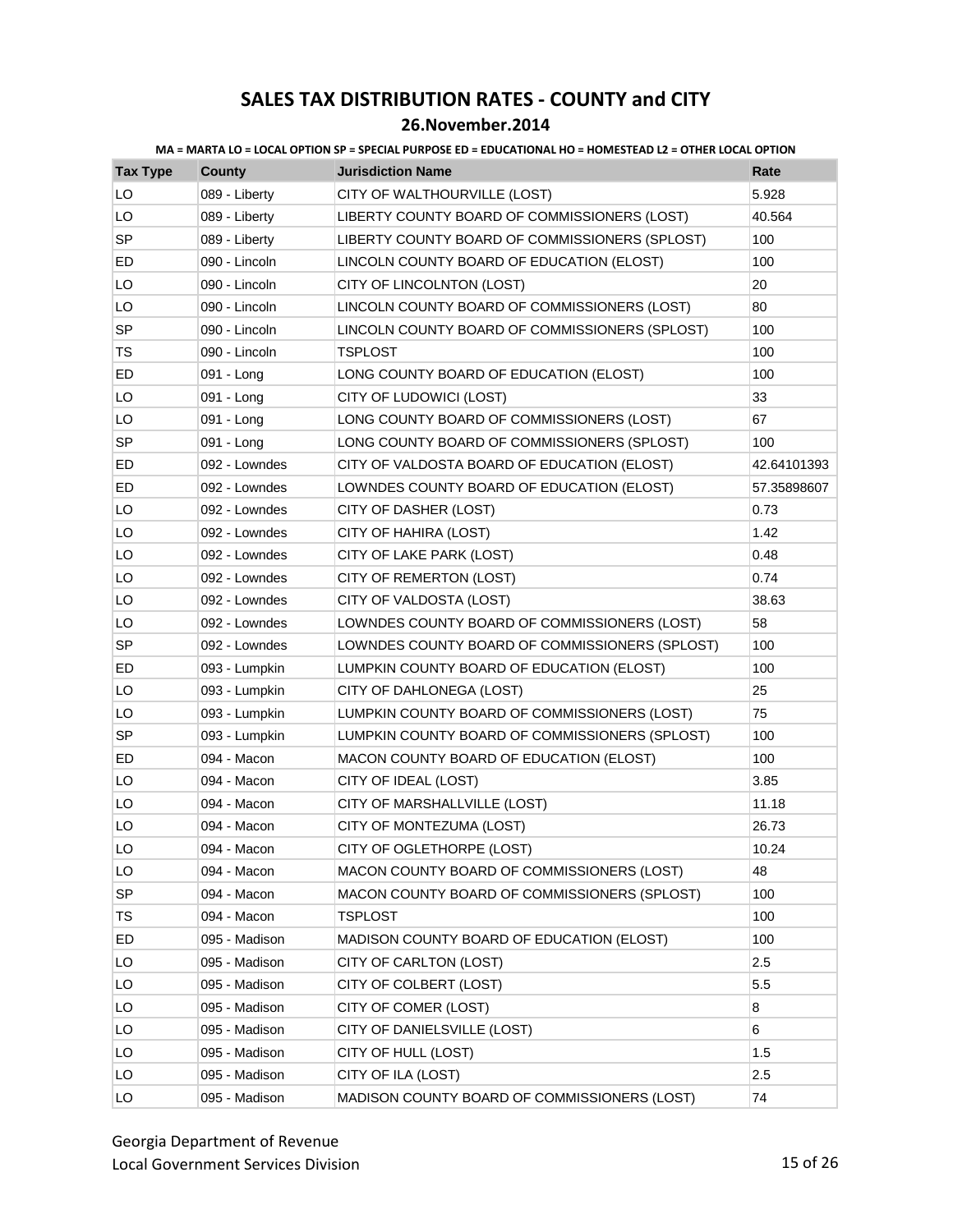| <b>Tax Type</b> | <b>County</b>    | <b>Jurisdiction Name</b>                          | Rate    |
|-----------------|------------------|---------------------------------------------------|---------|
| <b>SP</b>       | 095 - Madison    | MADISON COUNTY BOARD OF COMMISSIONERS (SPLOST)    | 100     |
| ED              | 096 - Marion     | MARION COUNTY BOARD OF EDUCATION (ELOST)          | 100     |
| LO              | 096 - Marion     | CITY OF BUENA VISTA (LOST)                        | 35      |
| LO              | 096 - Marion     | MARION COUNTY BOARD OF COMMISSIONERS (LOST)       | 65      |
| <b>SP</b>       | 096 - Marion     | MARION COUNTY BOARD OF COMMISSIONERS (SPLOST)     | 100     |
| TS              | 096 - Marion     | <b>TSPLOST</b>                                    | 100     |
| ED              | 097 - McDuffie   | MCDUFFIE COUNTY BOARD OF EDUCATION (ELOST)        | 100     |
| LO              | 097 - McDuffie   | CITY OF DEARING (LOST)                            | 1.25    |
| LO              | 097 - McDuffie   | CITY OF THOMSON (LOST)                            | 32      |
| LO              | 097 - McDuffie   | MCDUFFIE COUNTY BOARD OF COMMISSIONERS (LOST)     | 66.75   |
| <b>SP</b>       | 097 - McDuffie   | MCDUFFIE COUNTY BOARD OF COMMISSIONERS (SPLOST)   | 100     |
| TS              | 097 - McDuffie   | TSPLOST                                           | 100     |
| ED              | 098 - McIntosh   | MCINTOSH COUNTY BOARD OF EDUCATION (ELOST)        | 100     |
| LO              | 098 - McIntosh   | CITY OF DARIEN (LOST)                             | 25      |
| LO              | 098 - McIntosh   | MCINTOSH COUNTY BOARD OF COMMISSIONERS (LOST)     | 75      |
| SP              | 098 - McIntosh   | MCINTOSH COUNTY BOARD OF COMMISSIONERS (SPLOST)   | 100     |
| ED              | 099 - Meriwether | MERIWETHER COUNTY BOARD OF EDUCATION (ELOST)      | 100     |
| LO              | 099 - Meriwether | CITY OF GAY (LOST)                                | 0.4746  |
| LO              | 099 - Meriwether | CITY OF GREENVILLE (LOST)                         | 4.6714  |
| LO              | 099 - Meriwether | CITY OF LONE OAK (LOST)                           | 0.4906  |
| LO              | 099 - Meriwether | CITY OF LUTHERSVILLE (LOST)                       | 4.6607  |
| LO              | 099 - Meriwether | CITY OF MANCHESTER (LOST)                         | 21.9597 |
| LO              | 099 - Meriwether | CITY OF PINE MOUNTAIN (LOST)                      | 0.352   |
| LO              | 099 - Meriwether | CITY OF WARM SPRINGS (LOST)                       | 2.2664  |
| LO              | 099 - Meriwether | CITY OF WOODBURY (LOST)                           | 5.1246  |
| LO              | 099 - Meriwether | MERIWETHER COUNTY BOARD OF COMMISSIONERS (LOST)   | 60      |
| SP              | 099 - Meriwether | MERIWETHER COUNTY BOARD OF COMMISSIONERS (SPLOST) | 100     |
| ED              | 100 - Miller     | MILLER COUNTY BOARD OF EDUCATION (ELOST)          | 100     |
| LO              | 100 - Miller     | CITY OF COLQUITT (LOST)                           | 37.5    |
| LO              | 100 - Miller     | MILLER COUNTY BOARD OF COMMISSIONERS (LOST)       | 62.5    |
| SP              | 100 - Miller     | MILLER COUNTY BOARD OF COMMISSIONERS (SPLOST)     | 100     |
| ED              | 101 - Mitchell   | CITY OF PELHAM BOARD OF EDUCATION (ELOST)         | 37.1    |
| ED              | 101 - Mitchell   | MITCHELL COUNTY BOARD OF EDUCATION (ELOST)        | 62.9    |
| LO              | 101 - Mitchell   | CITY OF PELHAM BOARD OF EDUCATION (LOST)          | 16.5886 |
| LO              | 101 - Mitchell   | MITCHELL COUNTY BOARD OF EDUCATION (LOST)         | 83.4114 |
| SP              | 101 - Mitchell   | MITCHELL COUNTY BOARD OF COMMISSIONERS (SPLOST)   | 100     |
| ED              | 102 - Monroe     | MONROE COUNTY BOARD OF EDUCATION (ELOST)          | 100     |
| LO              | 102 - Monroe     | CITY OF CULLODEN (LOST)                           | 2.4     |
| LO              | 102 - Monroe     | CITY OF FORSYTH (LOST)                            | 22.5    |
| LO              | 102 - Monroe     | MONROE COUNTY BOARD OF COMMISSIONERS (LOST)       | 75.1    |
| SP              | 102 - Monroe     | MONROE COUNTY BOARD OF COMMISSIONERS (SPLOST)     | 100     |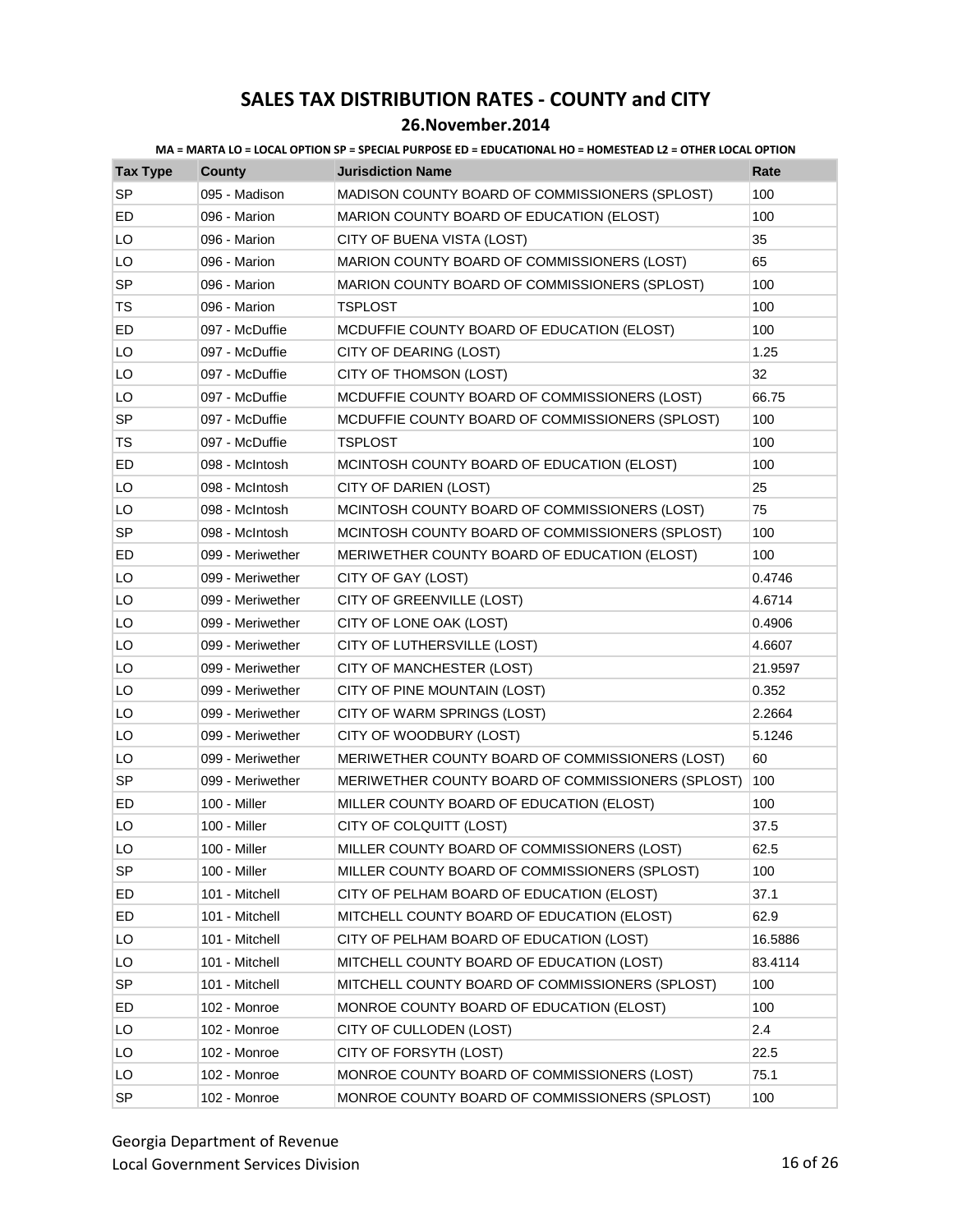### **26.November.2014**

| <b>Tax Type</b> | <b>County</b>    | <b>Jurisdiction Name</b>                              | Rate           |
|-----------------|------------------|-------------------------------------------------------|----------------|
| <b>ED</b>       | 103 - Montgomery | MONTGOMERY COUNTY BOARD OF EDUCATION (ELOST)          | 100            |
| LO              | 103 - Montgomery | CITY OF AILEY (LOST)                                  | 6.03           |
| LO              | 103 - Montgomery | CITY OF ALSTON (LOST)                                 | 1.74           |
| LO              | 103 - Montgomery | CITY OF HIGGSTON (LOST)                               | 3.54           |
| LO              | 103 - Montgomery | CITY OF MOUNT VERNON (LOST)                           | 25.56          |
| LO              | 103 - Montgomery | CITY OF TARRYTOWN (LOST)                              | 0.98           |
| LO              | 103 - Montgomery | CITY OF UVALDA (LOST)                                 | 6.55           |
| LO              | 103 - Montgomery | CITY OF VIDALIA (LOST)                                | 1.42           |
| LO              | 103 - Montgomery | MONTGOMERY COUNTY BOARD OF COMMISSIONERS (LOST)       | 54.18          |
| <b>SP</b>       | 103 - Montgomery | MONTGOMERY COUNTY BOARD OF COMMISSIONERS (SPLOST) 100 |                |
| TS              | 103 - Montgomery | <b>TSPLOST</b>                                        | 100            |
| ED              | 104 - Morgan     | MORGAN COUNTY BOARD OF EDUCATION (ELOST)              | 100            |
| LO              | 104 - Morgan     | CITY OF BOSTWICK (LOST)                               | 0.6            |
| LO              | 104 - Morgan     | CITY OF BUCKHEAD (LOST)                               | 0.4            |
| LO              | 104 - Morgan     | CITY OF MADISON (LOST)                                | 22             |
| LO              | 104 - Morgan     | CITY OF RUTLEDGE (LOST)                               | $\overline{4}$ |
| LO              | 104 - Morgan     | MORGAN COUNTY BOARD OF COMMISSIONERS (LOST)           | 73             |
| <b>SP</b>       | 104 - Morgan     | MORGAN COUNTY BOARD OF COMMISSIONERS (SPLOST)         | 100            |
| ED              | 105 - Murray     | MURRAY COUNTY BOARD OF EDUCATION (ELOST)              | 100            |
| LO              | 105 - Murray     | CITY OF CHATSWORTH (LOST)                             | 13.6           |
| LO              | 105 - Murray     | CITY OF ETON (LOST)                                   | 2.3            |
| LO              | 105 - Murray     | MURRAY COUNTY BOARD OF COMMISSIONERS (LOST)           | 84.1           |
| <b>SP</b>       | 105 - Murray     | MURRAY COUNTY BOARD OF COMMISSIONERS (SPLOST)         | 100            |
| ED              | 106 - Muscogee   | MUSCOGEE COUNTY BOARD OF EDUCATION (ELOST)            | 100            |
| L2              | 106 - Muscogee   | MUSCOGEE-COLUMBUS CONSOLIDATED GOVT (2ND LOST)        | 100            |
| LO              | 106 - Muscogee   | CITY OF BIBB CITY (LOST)                              | 0              |
| LO              | 106 - Muscogee   | MUSCOGEE-COLUMBUS CONSOLIDATED GOVT (LOST)            | 100            |
| SP              | 106 - Muscogee   | MUSCOGEE-COLUMBUS CONSOLIDATED GOVT (SPLOST)          | 100            |
| TS              | 106 - Muscogee   | <b>TSPLOST</b>                                        | 100            |
| ED              | 107 - Newton     | CITY OF SOCIAL CIRCLE BOARD OF EDUCATION (ELOST)      | 0.15           |
| ED.             | 107 - Newton     | NEWTON COUNTY BOARD OF EDUCATION (ELOST)              | 99.85          |
| LO              | 107 - Newton     | CITY OF COVINGTON (LOST)                              | 18.47          |
| LO              | 107 - Newton     | CITY OF MANSFIELD (LOST)                              | 0.63           |
| LO              | 107 - Newton     | CITY OF OXFORD (LOST)                                 | 3.02           |
| LO              | 107 - Newton     | CITY OF PORTERDALE (LOST)                             | 2.05           |
| LO              | 107 - Newton     | NEWTON COUNTY BOARD OF COMMISSIONERS (LOST)           | 75             |
| LO              | 107 - Newton     | TOWN OF NEWBORN (LOST)                                | 0.83           |
| <b>SP</b>       | 107 - Newton     | NEWTON COUNTY BOARD OF COMMISSIONERS (SPLOST)         | 100            |
| ED              | 108 - Oconee     | OCONEE COUNTY BOARD OF EDUCATION (ELOST)              | 100            |
| LO              | 108 - Oconee     | CITY OF BOGART (LOST)                                 | 3.15           |
| LO              | 108 - Oconee     | OCONEE COUNTY BOARD OF COMMISSIONERS (LOST)           | 88.22          |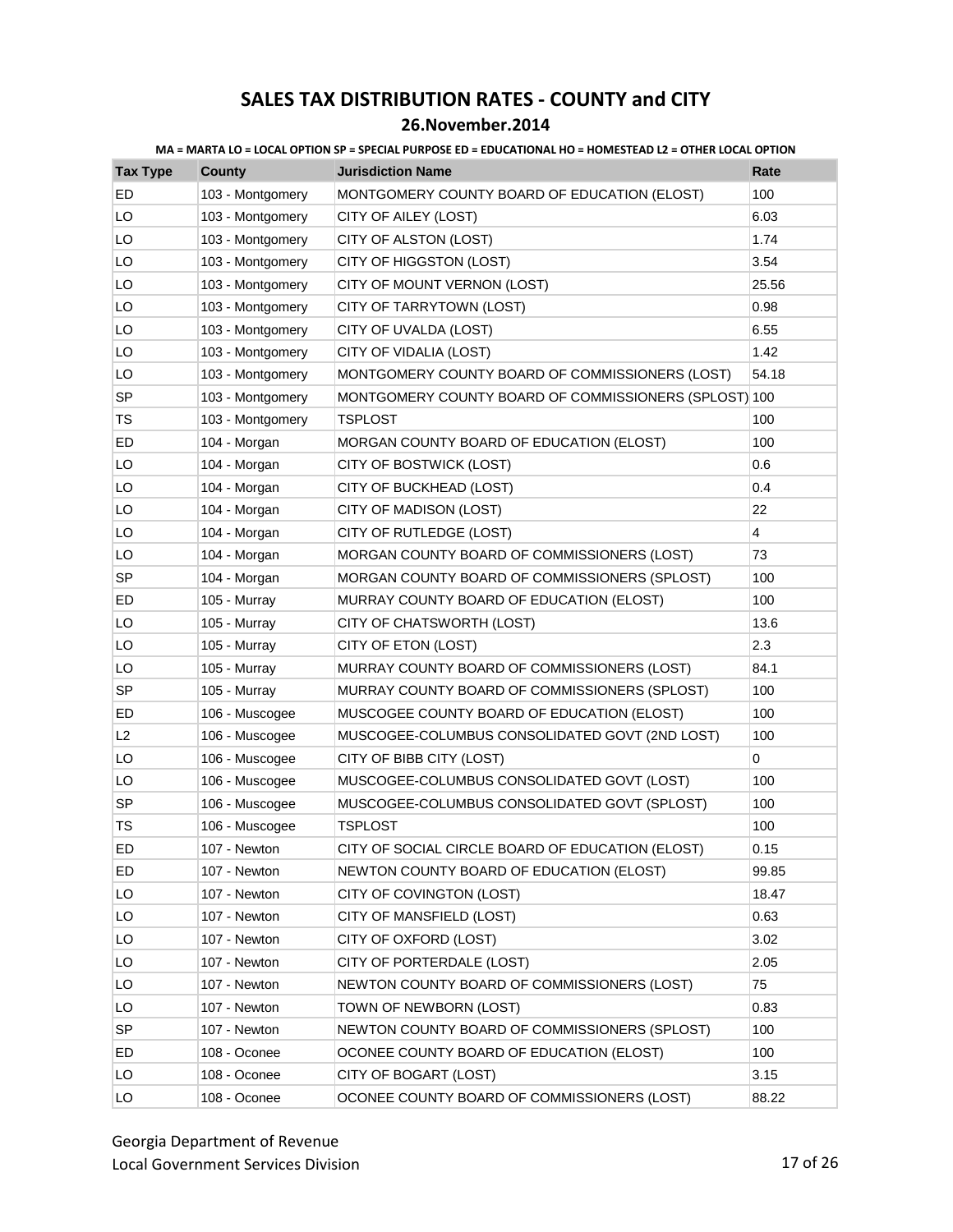### **26.November.2014**

| <b>Tax Type</b> | <b>County</b>    | <b>Jurisdiction Name</b>                          | Rate           |
|-----------------|------------------|---------------------------------------------------|----------------|
| LO              | 108 - Oconee     | TOWN OF WATKINSVILLE (LOST)                       | 8.63           |
| <b>SP</b>       | 108 - Oconee     | OCONEE COUNTY BOARD OF COMMISSIONERS (SPLOST)     | 100            |
| ED              | 109 - Oglethorpe | OGLETHORPE COUNTY BOARD OF EDUCATION (ELOST)      | 100            |
| LO              | 109 - Oglethorpe | CITY OF ARNOLDSVILLE (LOST)                       | 2.4            |
| LO              | 109 - Oglethorpe | CITY OF CRAWFORD (LOST)                           | 5.58           |
| LO              | 109 - Oglethorpe | CITY OF LEXINGTON (LOST)                          | 1.53           |
| LO              | 109 - Oglethorpe | OGLETHORPE COUNTY BOARD OF COMMISSIONERS (LOST)   | 88.99          |
| LO              | 109 - Oglethorpe | TOWN OF MAXEYS (LOST)                             | 1.5            |
| <b>SP</b>       | 109 - Oglethorpe | OGLETHORPE COUNTY BOARD OF COMMISSIONERS (SPLOST) | 100            |
| ED              | 110 - Paulding   | PAULDING COUNTY BOARD OF EDUCATION (ELOST)        | 100            |
| LO              | 110 - Paulding   | CITY OF DALLAS (LOST)                             | 10.6           |
| LO              | 110 - Paulding   | CITY OF HIRAM (LOST)                              | $\overline{4}$ |
| LO              | 110 - Paulding   | PAULDING COUNTY BOARD OF COMMISSIONERS (LOST)     | 85.4           |
| <b>SP</b>       | 110 - Paulding   | PAULDING COUNTY BOARD OF COMMISSIONERS (SPLOST)   | 100            |
| ED              | 111 - Peach      | PEACH COUNTY BOARD OF EDUCATION (ELOST)           | 100            |
| LO              | 111 - Peach      | CITY OF BYRON (LOST)                              | 8.4            |
| LO              | 111 - Peach      | CITY OF FORT VALLEY (LOST)                        | 31.14          |
| LO              | 111 - Peach      | CITY OF PERRY (LOST)                              | 0.17           |
| LO              | 111 - Peach      | CITY OF WARNER ROBINS (LOST)                      | 0.99           |
| LO              | 111 - Peach      | PEACH COUNTY BOARD OF COMMISSIONERS (LOST)        | 59.3           |
| SP              | 111 - Peach      | PEACH COUNTY BOARD OF COMMISSIONERS (SPLOST)      | 100            |
| ED              | 112 - Pickens    | PICKENS COUNTY BOARD OF EDUCATION (ELOST)         | 100            |
| LO              | 112 - Pickens    | CITY OF JASPER (LOST)                             | 25.7           |
| LO              | 112 - Pickens    | CITY OF NELSON (LOST)                             | 2.8            |
| LO              | 112 - Pickens    | PICKENS COUNTY BOARD OF COMMISSIONERS (LOST)      | 70             |
| LO              | 112 - Pickens    | TOWN OF TALKING ROCK (LOST)                       | 1.5            |
| <b>SP</b>       | 112 - Pickens    | PICKENS COUNTY BOARD OF COMMISSIONERS (SPLOST)    | 100            |
| ED              | 113 - Pierce     | PIERCE COUNTY BOARD OF EDUCATION (ELOST)          | 100            |
| LO              | 113 - Pierce     | CITY OF BLACKSHEAR (LOST)                         | 23.986         |
| LO              | 113 - Pierce     | CITY OF OFFERMAN (LOST)                           | 3.024          |
| LO              | 113 - Pierce     | CITY OF PATTERSON (LOST)                          | 6.57           |
| LO              | 113 - Pierce     | PIERCE COUNTY BOARD OF COMMISSIONERS (LOST)       | 66.42          |
| SP              | 113 - Pierce     | PIERCE COUNTY BOARD OF COMMISSIONERS (SPLOST)     | 100            |
| ED              | 114 - Pike       | PIKE COUNTY BOARD OF EDUCATION (ELOST)            | 100            |
| LO              | 114 - Pike       | CITY OF CONCORD (LOST)                            | 3.55           |
| LO              | 114 - Pike       | CITY OF MEANSVILLE (LOST)                         | 3              |
| LO              | 114 - Pike       | CITY OF MENLO (LOST)                              | 0              |
| LO              | 114 - Pike       | CITY OF MOLENA (LOST)                             | 4.17           |
| LO              | 114 - Pike       | CITY OF WILLIAMSON (LOST)                         | 3.4            |
| LO              | 114 - Pike       | CITY OF ZEBULON (LOST)                            | 11.88          |
| LO              | 114 - Pike       | PIKE COUNTY BOARD OF COMMISSIONERS (LOST)         | 74             |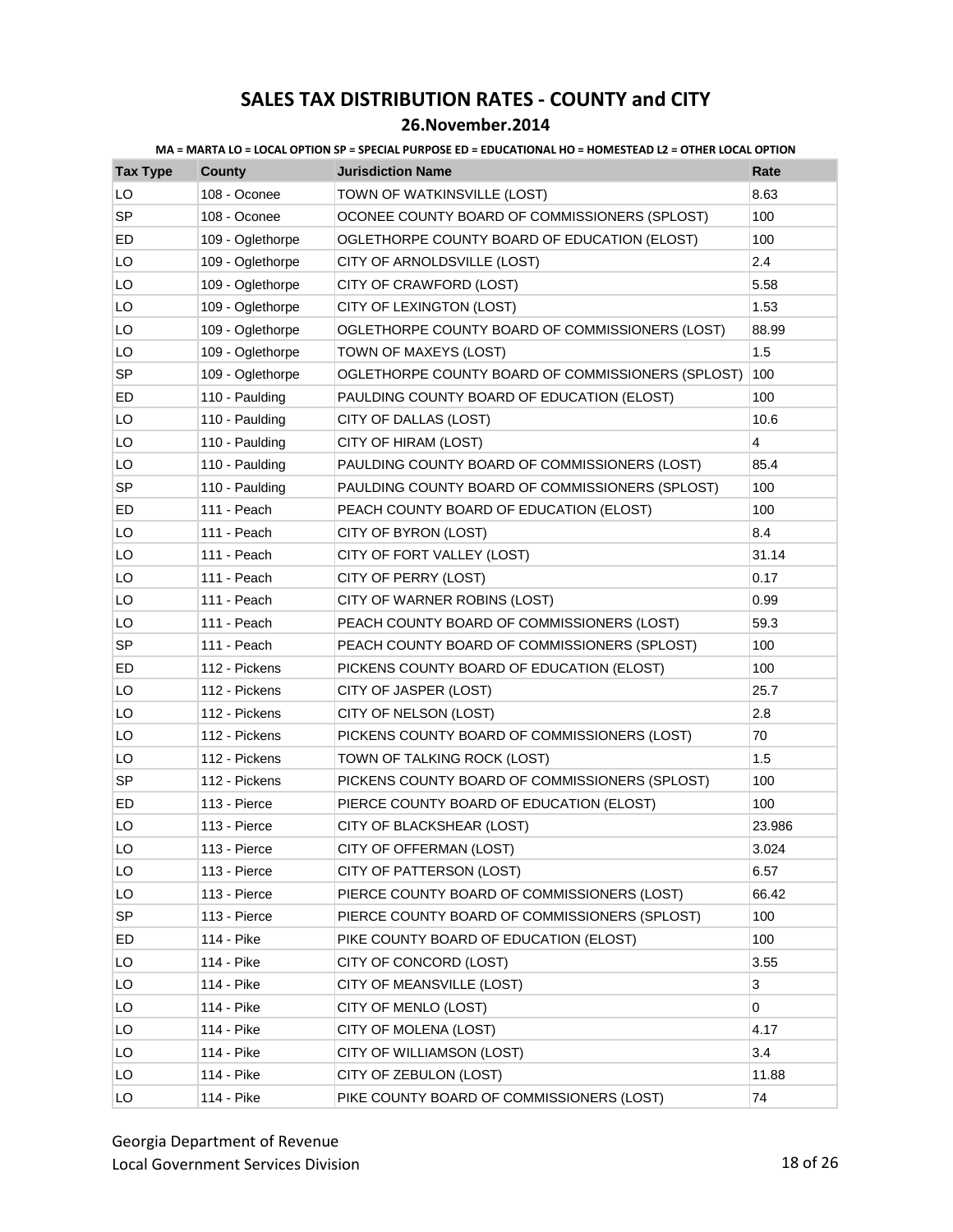| <b>Tax Type</b> | <b>County</b>  | <b>Jurisdiction Name</b>                        | Rate        |
|-----------------|----------------|-------------------------------------------------|-------------|
| <b>SP</b>       | 114 - Pike     | PIKE COUNTY BOARD OF COMMISSIONERS (SPLOST)     | 100         |
| ED              | 115 - Polk     | POLK COUNTY BOARD OF EDUCATION (ELOST)          | 100         |
| LO              | 115 - Polk     | CITY OF ARAGON (LOST)                           | 2.77        |
| LO              | 115 - Polk     | CITY OF CEDARTOWN (LOST)                        | 29          |
| LO              | 115 - Polk     | CITY OF ROCKMART (LOST)                         | 15          |
| LO              | 115 - Polk     | POLK COUNTY BOARD OF COMMISSIONERS (LOST)       | 53.23       |
| <b>SP</b>       | 115 - Polk     | POLK COUNTY BOARD OF COMMISSIONERS (SPLOST)     | 100         |
| ED              | 116 - Pulaski  | PULASKI COUNTY BOARD OF EDUCATION (ELOST)       | 100         |
| LO              | 116 - Pulaski  | CITY OF HAWKINSVILLE (LOST)                     | 50          |
| LO              | 116 - Pulaski  | PULASKI COUNTY BOARD OF COMMISSIONERS (LOST)    | 50          |
| <b>SP</b>       | 116 - Pulaski  | PULASKI COUNTY BOARD OF COMMISSIONERS (SPLOST)  | 100         |
| ED              | 117 - Putnam   | PUTNAM COUNTY BOARD OF EDUCATION (ELOST)        | 100         |
| LO              | 117 - Putnam   | CITY OF EATONTON (LOST)                         | 43          |
| LO              | 117 - Putnam   | PUTNAM COUNTY BOARD OF COMMISSIONERS (LOST)     | 57          |
| SP              | 117 - Putnam   | PUTNAM COUNTY BOARD OF COMMISSIONERS (SPLOST)   | 100         |
| ED              | 118 - Quitman  | QUITMAN COUNTY BOARD OF EDUCATION (ELOST)       | 100         |
| LO              | 118 - Quitman  | CITY OF GEORGETOWN (LOST)                       | $\mathbf 0$ |
| LO              | 118 - Quitman  | QUITMAN-GEORGETOWN CONSOLIDATED GOVT (LOST)     | 100         |
| SP              | 118 - Quitman  | QUITMAN COUNTY BOARD OF COMMISSIONERS (SPLOST)  | 100         |
| TS              | 118 - Quitman  | <b>TSPLOST</b>                                  | 100         |
| ED              | 119 - Rabun    | RABUN COUNTY BOARD OF EDUCATION (ELOST)         | 100         |
| LO              | 119 - Rabun    | RABUN COUNTY BOARD OF EDUCATION (LOST)          | 100         |
| SP              | 119 - Rabun    | RABUN COUNTY BOARD OF COMMISSIONERS (SPLOST)    | 100         |
| ED              | 120 - Randolph | RANDOLPH COUNTY BOARD OF EDUCATION (ELOST)      | 100         |
| LO              | 120 - Randolph | CITY OF COLEMAN (LOST)                          | 0           |
| LO              | 120 - Randolph | CITY OF CUTHBERT (LOST)                         | 50.18       |
| LO              | 120 - Randolph | CITY OF SHELLMAN (LOST)                         | 14.03       |
| LO              | 120 - Randolph | RANDOLPH COUNTY BOARD OF COMMISSIONERS (LOST)   | 35.79       |
| <b>SP</b>       | 120 - Randolph | RANDOLPH COUNTY BOARD OF COMMISSIONERS (SPLOST) | 100         |
| <b>TS</b>       | 120 - Randolph | TSPLOST                                         | 100         |
| ED              | 121 - Richmond | RICHMOND COUNTY BOARD OF EDUCATION (ELOST)      | 100         |
| LO              | 121 - Richmond | CITY OF AUGUSTA (URBAN SERVICES) (LOST)         | 14.12       |
| LO              | 121 - Richmond | CITY OF BLYTHE (LOST)                           | 0.37        |
| LO              | 121 - Richmond | CITY OF HEPHZIBAH (LOST)                        | 2.05        |
| LO              | 121 - Richmond | RICHMOND COUNTY BOARD OF COMMISSIONERS (LOST)   | 83.46       |
| SP              | 121 - Richmond | RICHMOND COUNTY BOARD OF COMMISSIONERS (SPLOST) | 100         |
| TS              | 121 - Richmond | TSPLOST                                         | 100         |
| ED              | 122 - Rockdale | ROCKDALE COUNTY BOARD OF EDUCATION (ELOST)      | 100         |
| HO              | 122 - Rockdale | ROCKDALE COUNTY BOARD OF COMMISSIONERS (HOST)   | 100         |
| <b>SP</b>       | 122 - Rockdale | ROCKDALE COUNTY BOARD OF COMMISSIONERS (SPLOST) | 100         |
| ED              | 123 - Schley   | SCHLEY COUNTY BOARD OF EDUCATION (ELOST)        | 100         |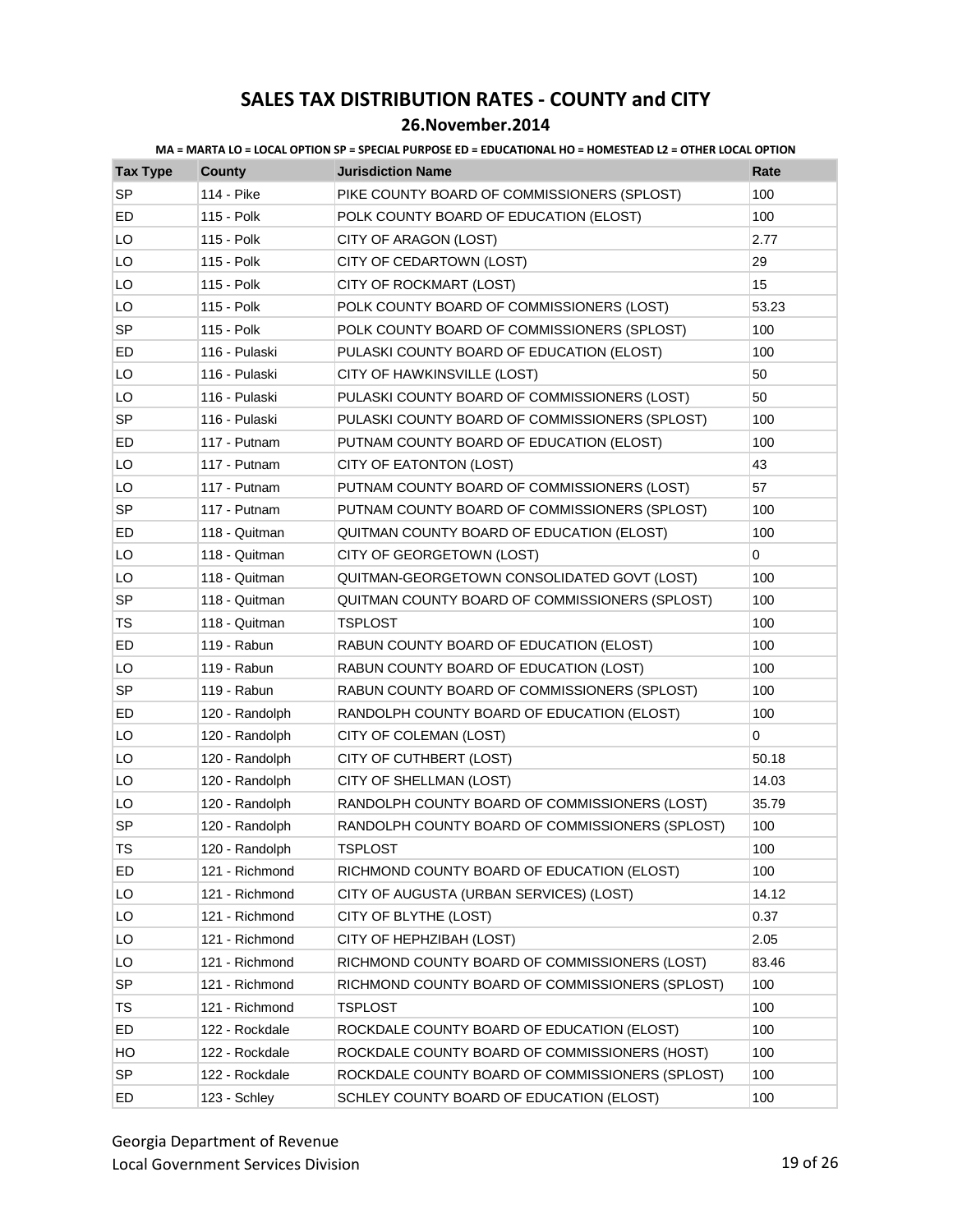| <b>Tax Type</b> | <b>County</b>  | <b>Jurisdiction Name</b>                        | Rate           |
|-----------------|----------------|-------------------------------------------------|----------------|
| LO              | 123 - Schley   | CITY OF ELLAVILLE (LOST)                        | 50             |
| LO              | 123 - Schley   | SCHLEY COUNTY BOARD OF COMMISSIONERS (LOST)     | 50             |
| <b>SP</b>       | 123 - Schley   | SCHLEY COUNTY BOARD OF COMMISSIONERS (SPLOST)   | 100            |
| TS              | 123 - Schley   | <b>TSPLOST</b>                                  | 100            |
| ED              | 124 - Screven  | SCREVEN COUNTY BOARD OF EDUCATION (ELOST)       | 100            |
| LO              | 124 - Screven  | CITY OF OLIVER (LOST)                           | 1.49           |
| LO              | 124 - Screven  | CITY OF SYLVANIA (LOST)                         | 16.18          |
| LO              | 124 - Screven  | SCREVEN COUNTY BOARD OF COMMISSIONERS (LOST)    | 77.61          |
| LO              | 124 - Screven  | TOWN OF HILTONIA (LOST)                         | 2.12           |
| LO              | 124 - Screven  | TOWN OF NEWINGTON (LOST)                        | 1.7            |
| LO              | 124 - Screven  | TOWN OF ROCKY FORD (LOST)                       | 0.9            |
| <b>SP</b>       | 124 - Screven  | SCREVEN COUNTY BOARD OF COMMISSIONERS (SPLOST)  | 100            |
| ED              | 125 - Seminole | SEMINOLE COUNTY BOARD OF EDUCATION (ELOST)      | 100            |
| LO              | 125 - Seminole | CITY OF DONALSONVILLE (LOST)                    | 33             |
| LO              | 125 - Seminole | CITY OF IRON CITY (LOST)                        | $\overline{4}$ |
| LO              | 125 - Seminole | SEMINOLE COUNTY BOARD OF COMMISSIONERS (LOST)   | 63             |
| SP              | 125 - Seminole | SEMINOLE COUNTY BOARD OF COMMISSIONERS (SPLOST) | 100            |
| ED              | 126 - Spalding | SPALDING COUNTY-GRIFFIN BD OF EDUCATION (ELOST) | 100            |
| LO              | 126 - Spalding | CITY OF GRIFFIN (LOST)                          | 40.5           |
| LO              | 126 - Spalding | SPALDING COUNTY BOARD OF COMMISSIONERS (LOST)   | 59.5           |
| <b>SP</b>       | 126 - Spalding | SPALDING COUNTY BOARD OF COMMISSIONERS (SPLOST) | 100            |
| ED              | 127 - Stephens | STEPHENS COUNTY BOARD OF EDUCATION (ELOST)      | 100            |
| LO              | 127 - Stephens | CITY OF TOCCOA (LOST)                           | 35.26          |
| LO              | 127 - Stephens | STEPHENS COUNTY BOARD OF COMMISSIONERS (LOST)   | 63.51          |
| LO              | 127 - Stephens | TOWN OF MARTIN (LOST)                           | 1.23           |
| <b>SP</b>       | 127 - Stephens | STEPHENS COUNTY BOARD OF COMMISSIONERS (SPLOST) | 100            |
| ED              | 128 - Stewart  | STEWART COUNTY BOARD OF EDUCATION (ELOST)       | 100            |
| LO              | 128 - Stewart  | CITY OF LUMPKIN (LOST)                          | 29             |
| LO              | 128 - Stewart  | CITY OF RICHLAND (LOST)                         | 36             |
| LO              | 128 - Stewart  | STEWART COUNTY BOARD OF COMMISSIONERS (LOST)    | 35             |
| <b>SP</b>       | 128 - Stewart  | STEWART COUNTY BOARD OF COMMISSIONERS (SPLOST)  | 100            |
| TS              | 128 - Stewart  | TSPLOST                                         | 100            |
| ED              | 129 - Sumter   | SUMTER COUNTY BOARD OF EDUCATION (ELOST)        | 100            |
| LO              | 129 - Sumter   | CITY OF AMERICUS (LOST)                         | 44.062         |
| LO              | 129 - Sumter   | CITY OF ANDERSONVILLE (LOST)                    | 0.85           |
| LO              | 129 - Sumter   | CITY OF DESOTO (LOST)                           | 0.603          |
| LO              | 129 - Sumter   | CITY OF LESLIE (LOST)                           | 1.392          |
| LO              | 129 - Sumter   | CITY OF PLAINS (LOST)                           | 1.793          |
| LO              | 129 - Sumter   | SUMTER COUNTY BOARD OF COMMISSIONERS (LOST)     | 51.3           |
| SP              | 129 - Sumter   | SUMTER COUNTY BOARD OF COMMISSIONERS (SPLOST)   | 100            |
| TS              | 129 - Sumter   | <b>TSPLOST</b>                                  | 100            |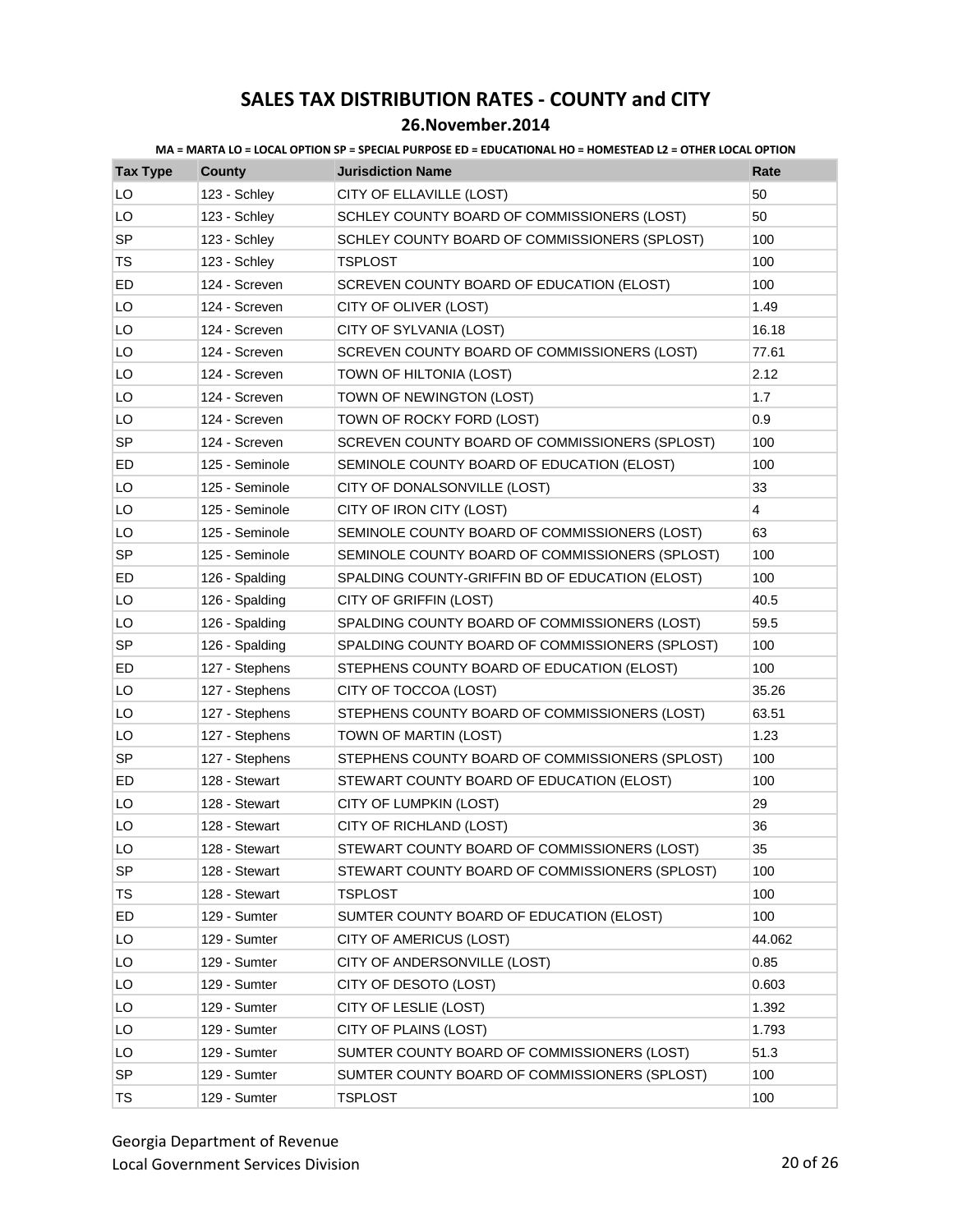| <b>Tax Type</b> | <b>County</b>    | <b>Jurisdiction Name</b>                          | Rate      |
|-----------------|------------------|---------------------------------------------------|-----------|
| ED              | 130 - Talbot     | TALBOT COUNTY BOARD OF EDUCATION (ELOST)          | 100       |
| LO              | 130 - Talbot     | CITY OF GENEVA (LOST)                             | 3.773585  |
| LO              | 130 - Talbot     | CITY OF JUNCTION CITY (LOST)                      | 4.060377  |
| LO              | 130 - Talbot     | CITY OF MANCHESTER (LOST)                         | 2.158491  |
| LO              | 130 - Talbot     | CITY OF TALBOTTON (LOST)                          | 15.773585 |
| LO              | 130 - Talbot     | CITY OF WOODLAND (LOST)                           | 10.4      |
| LO              | 130 - Talbot     | TALBOT COUNTY BOARD OF COMMISSIONERS (LOST)       | 63.833962 |
| <b>SP</b>       | 130 - Talbot     | TALBOT COUNTY BOARD OF COMMISSIONERS (SPLOST)     | 100       |
| TS              | 130 - Talbot     | <b>TSPLOST</b>                                    | 100       |
| ED              | 131 - Taliaferro | TALIAFERRO COUNTY BOARD OF EDUCATION (ELOST)      | 100       |
| LO              | 131 - Taliaferro | CITY OF CRAWFORDVILLE (LOST)                      | 23.5      |
| LO              | 131 - Taliaferro | TALIAFERRO COUNTY BOARD OF COMMISSIONERS (LOST)   | 76.5      |
| <b>SP</b>       | 131 - Taliaferro | TALIAFERRO COUNTY BOARD OF COMMISSIONERS (SPLOST) | 100       |
| <b>TS</b>       | 131 - Taliaferro | TSPLOST                                           | 100       |
| ED              | 132 - Tattnall   | TATTNALL COUNTY BOARD OF EDUCATION (ELOST)        | 100       |
| LO              | 132 - Tattnall   | CITY OF COBBTOWN (LOST)                           | 1.29      |
| LO              | 132 - Tattnall   | CITY OF COLLINS (LOST)                            | 2.15      |
| LO              | 132 - Tattnall   | CITY OF GLENNVILLE (LOST)                         | 19.02     |
| LO              | 132 - Tattnall   | CITY OF REIDSVILLE (LOST)                         | 9.54      |
| LO              | 132 - Tattnall   | TATTNALL COUNTY BOARD OF COMMISSIONERS (LOST)     | 68        |
| SP              | 132 - Tattnall   | TATTNALL COUNTY BOARD OF COMMISSIONERS (SPLOST)   | 100       |
| TS              | 132 - Tattnall   | TSPLOST                                           | 100       |
| ED              | 133 - Taylor     | TAYLOR COUNTY BOARD OF EDUCATION (ELOST)          | 100       |
| LO              | 133 - Taylor     | CITY OF BUTLER (LOST)                             | 25.26     |
| LO              | 133 - Taylor     | CITY OF REYNOLDS (LOST)                           | 17.1      |
| LO              | 133 - Taylor     | TAYLOR COUNTY BOARD OF COMMISSIONERS (LOST)       | 57.64     |
| SP              | 133 - Taylor     | TAYLOR COUNTY BOARD OF COMMISSIONERS (SPLOST)     | 100       |
| <b>TS</b>       | 133 - Taylor     | TSPLOST                                           | 100       |
| ED              | 134 - Telfair    | TELFAIR COUNTY BOARD OF EDUCATION (ELOST)         | 100       |
| LO              | 134 - Telfair    | CITY OF HELENA (LOST)                             | 16.75     |
| LO              | 134 - Telfair    | CITY OF JACKSONVILLE (LOST)                       | 0.81      |
| LO              | 134 - Telfair    | CITY OF LUMBER CITY (LOST)                        | 7.72      |
| LO              | 134 - Telfair    | CITY OF MCRAE (LOST)                              | 33.36     |
| LO              | 134 - Telfair    | CITY OF MILAN (LOST)                              | 1.95      |
| LO              | 134 - Telfair    | CITY OF SCOTLAND (LOST)                           | 1.91      |
| LO              | 134 - Telfair    | TELFAIR COUNTY BOARD OF COMMISSIONERS (LOST)      | 37.5      |
| SP              | 134 - Telfair    | TELFAIR COUNTY BOARD OF COMMISSIONERS (SPLOST)    | 100       |
| TS              | 134 - Telfair    | <b>TSPLOST</b>                                    | 100       |
| ED              | 135 - Terrell    | TERRELL COUNTY BOARD OF EDUCATION (ELOST)         | 100       |
| LO              | 135 - Terrell    | CITY OF BRONWOOD (LOST)                           | 3.1       |
| LO              | 135 - Terrell    | CITY OF DAWSON (LOST)                             | 33.33     |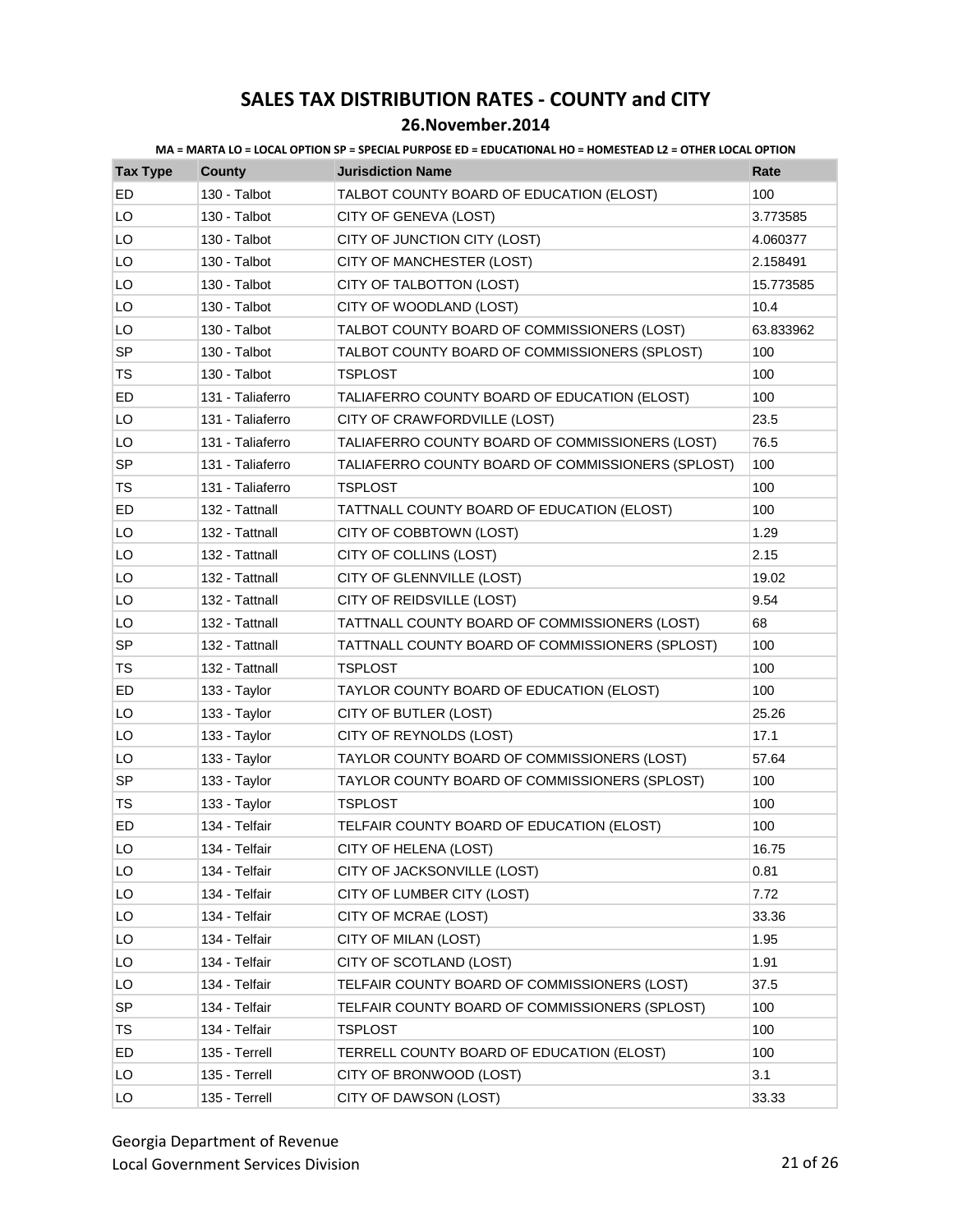| <b>Tax Type</b> | <b>County</b>  | <b>Jurisdiction Name</b>                        | Rate    |
|-----------------|----------------|-------------------------------------------------|---------|
| LO              | 135 - Terrell  | CITY OF PARROTT (LOST)                          | 1.37    |
| LO              | 135 - Terrell  | CITY OF SASSER (LOST)                           | 2.1     |
| LO              | 135 - Terrell  | TERRELL COUNTY BOARD OF COMMISSIONERS (LOST)    | 60.1    |
| <b>SP</b>       | 135 - Terrell  | TERRELL COUNTY BOARD OF COMMISSIONERS (SPLOST)  | 100     |
| ED              | 136 - Thomas   | CITY OF THOMASVILLE BOARD OF EDUCATION (ELOST)  | 36.89   |
| ED              | 136 - Thomas   | THOMAS COUNTY BOARD OF EDUCATION (ELOST)        | 63.11   |
| LO              | 136 - Thomas   | CITY OF BARWICK (LOST)                          | 0.336   |
| LO              | 136 - Thomas   | CITY OF BOSTON (LOST)                           | 1.5     |
| LO              | 136 - Thomas   | CITY OF COOLIDGE (LOST)                         | 0.6549  |
| LO              | 136 - Thomas   | CITY OF MEIGS (LOST)                            | 1.1479  |
| LO              | 136 - Thomas   | CITY OF PAVO (LOST)                             | 0.5457  |
| LO              | 136 - Thomas   | CITY OF THOMASVILLE (LOST)                      | 41.3782 |
| LO              | 136 - Thomas   | THOMAS COUNTY BOARD OF COMMISSIONERS (LOST)     | 53.8054 |
| LO              | 136 - Thomas   | TOWN OF OCHLOCKNEE (LOST)                       | 0.6319  |
| SP              | 136 - Thomas   | THOMAS COUNTY BOARD OF COMMISSIONERS (SPLOST)   | 100     |
| ED              | 137 - Tift     | TIFT COUNTY BOARD OF EDUCATION (ELOST)          | 100     |
| LO              | 137 - Tift     | CITY OF OMEGA (LOST)                            | 3.05    |
| LO              | 137 - Tift     | CITY OF TIFTON (LOST)                           | 33.33   |
| LO              | 137 - Tift     | CITY OF TY TY (LOST)                            | 1.64    |
| LO              | 137 - Tift     | TIFT COUNTY BOARD OF COMMISSIONERS (LOST)       | 61.98   |
| <b>SP</b>       | 137 - Tift     | TIFT COUNTY BOARD OF COMMISSIONERS (SPLOST)     | 100     |
| ED              | 138 - Toombs   | CITY OF VIDALIA BOARD OF EDUCATION (ELOST)      | 48      |
| ED              | 138 - Toombs   | TOOMBS COUNTY BOARD OF EDUCATION (ELOST)        | 52      |
| LO              | 138 - Toombs   | CITY OF LYONS (LOST)                            | 14.66   |
| LO              | 138 - Toombs   | CITY OF SANTA CLAUS (LOST)                      | 1       |
| LO              | 138 - Toombs   | CITY OF VIDALIA (LOST)                          | 42.17   |
| LO              | 138 - Toombs   | TOOMBS COUNTY BOARD OF COMMISSIONERS (LOST)     | 42.17   |
| <b>SP</b>       | 138 - Toombs   | TOOMBS COUNTY BOARD OF COMMISSIONERS (SPLOST)   | 100     |
| <b>TS</b>       | 138 - Toombs   | <b>TSPLOST</b>                                  | 100     |
| ED              | 139 - Towns    | TOWNS COUNTY BOARD OF EDUCATION (ELOST)         | 100     |
| L2              | 139 - Towns    | TOWNS COUNTY BOARD OF EDUCATION (2ND LOST)      | 100     |
| LO              | 139 - Towns    | CITY OF HIAWASSEE (LOST)                        | 10      |
| LO              | 139 - Towns    | CITY OF YOUNG HARRIS (LOST)                     | 9       |
| LO              | 139 - Towns    | TOWNS COUNTY BOARD OF COMMISSIONERS (LOST)      | 81      |
| SP              | 139 - Towns    | TOWNS COUNTY BOARD OF COMMISSIONERS (SPLOST)    | 100     |
| ED              | 140 - Treutlen | TREUTLEN COUNTY BOARD OF EDUCATION (ELOST)      | 100     |
| LO              | 140 - Treutlen | CITY OF SOPERTON (LOST)                         | 45      |
| LO              | 140 - Treutlen | TREUTLEN COUNTY BOARD OF COMMISSIONERS (LOST)   | 55      |
| <b>SP</b>       | 140 - Treutlen | TREUTLEN COUNTY BOARD OF COMMISSIONERS (SPLOST) | 100     |
| TS              | 140 - Treutlen | <b>TSPLOST</b>                                  | 100     |
| ED              | 141 - Troup    | TROUP COUNTY BOARD OF EDUCATION (ELOST)         | 100     |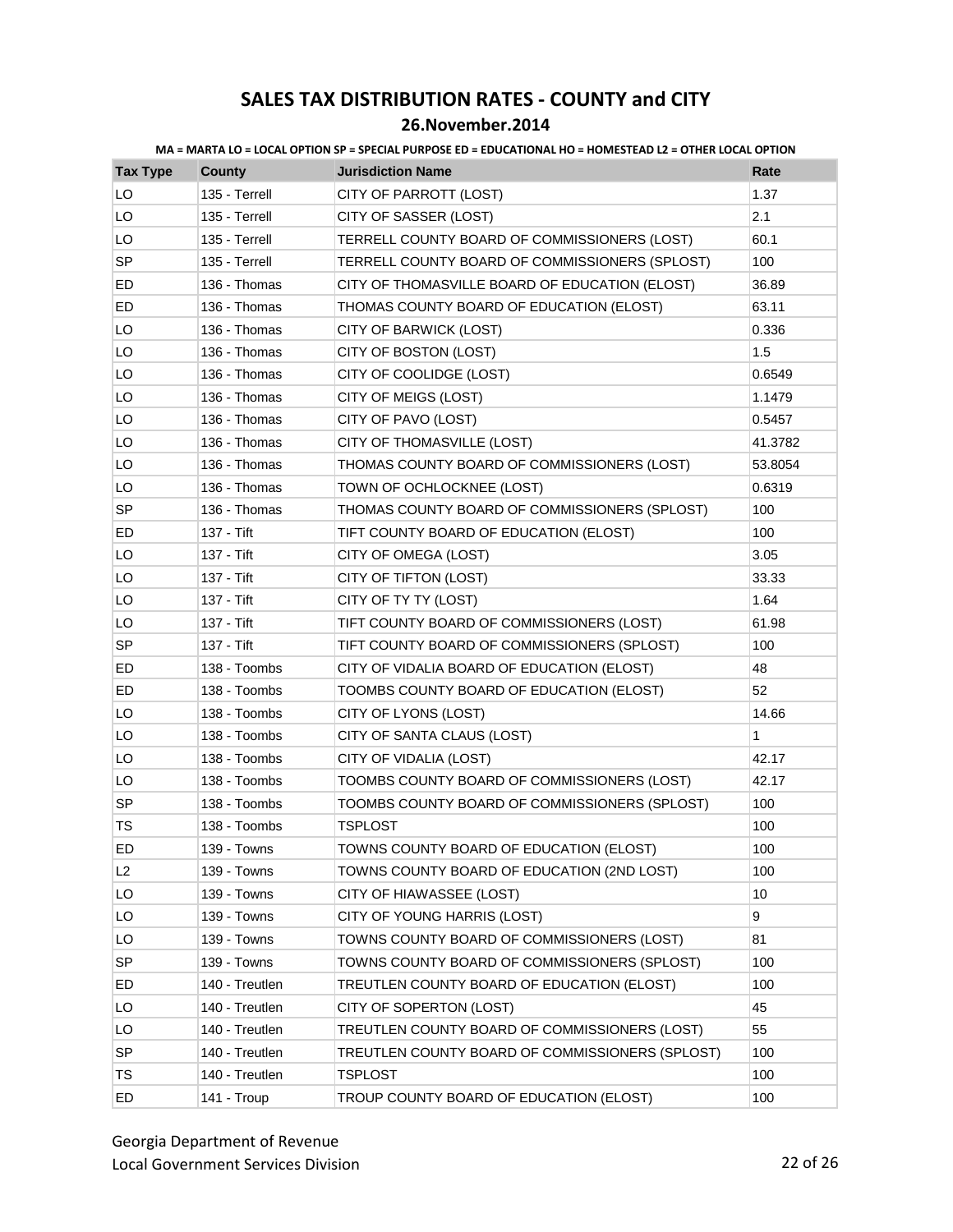| <b>Tax Type</b> | <b>County</b> | <b>Jurisdiction Name</b>                         | Rate                    |
|-----------------|---------------|--------------------------------------------------|-------------------------|
| LO              | 141 - Troup   | CITY OF HOGANSVILLE (LOST)                       | 5                       |
| LO              | 141 - Troup   | CITY OF LAGRANGE (LOST)                          | 45                      |
| LO              | 141 - Troup   | CITY OF WEST POINT (LOST)                        | 5                       |
| LO              | 141 - Troup   | TROUP COUNTY BOARD OF COMMISSIONERS (LOST)       | 45                      |
| SP              | 141 - Troup   | TROUP COUNTY BOARD OF COMMISSIONERS (SPLOST)     | 100                     |
| ED              | 142 - Turner  | TURNER COUNTY BOARD OF EDUCATION (ELOST)         | 100                     |
| LO              | 142 - Turner  | CITY OF ASHBURN (LOST)                           | 28                      |
| LO              | 142 - Turner  | CITY OF REBECCA (LOST)                           | $\overline{\mathbf{4}}$ |
| LO              | 142 - Turner  | CITY OF SYCAMORE (LOST)                          | 8                       |
| LO              | 142 - Turner  | TURNER COUNTY BOARD OF COMMISSIONERS (LOST)      | 60                      |
| <b>SP</b>       | 142 - Turner  | TURNER COUNTY BOARD OF COMMISSIONERS (SPLOST)    | 100                     |
| ED              | 143 - Twiggs  | TWIGGS COUNTY BOARD OF EDUCATION (ELOST)         | 100                     |
| LO              | 143 - Twiggs  | CITY OF DANVILLE (LOST)                          | $\overline{4}$          |
| LO              | 143 - Twiggs  | CITY OF JEFFERSONVILLE (LOST)                    | 20                      |
| LO              | 143 - Twiggs  | TWIGGS COUNTY BOARD OF COMMISSIONERS (LOST)      | 76                      |
| SP              | 143 - Twiggs  | TWIGGS COUNTY BOARD OF COMMISSIONERS (SPLOST)    | 100                     |
| ED              | 144 - Union   | UNION COUNTY BOARD OF EDUCATION (ELOST)          | 100                     |
| LO              | 144 - Union   | CITY OF BLAIRSVILLE (LOST)                       | 20                      |
| LO              | 144 - Union   | UNION COUNTY BOARD OF COMMISSIONERS (LOST)       | 80                      |
| SP              | 144 - Union   | UNION COUNTY BOARD OF COMMISSIONERS (SPLOST)     | 100                     |
| ED              | 145 - Upson   | UPSON COUNTY BOARD OF EDUCATION (ELOST)          | 100                     |
| LO              | 145 - Upson   | CITY OF THOMASTON (LOST)                         | 43                      |
| LO              | 145 - Upson   | CITY OF YATESVILLE (LOST)                        | $\overline{2}$          |
| LO              | 145 - Upson   | UPSON COUNTY BOARD OF COMMISSIONERS (LOST)       | 55                      |
| <b>SP</b>       | 145 - Upson   | UPSON COUNTY BOARD OF COMMISSIONERS (SPLOST)     | 100                     |
| ED              | 146 - Walker  | CITY OF CHICKAMAUGA BOARD OF EDUCATION (ELOST)   | 13.3                    |
| ED              | 146 - Walker  | WALKER COUNTY BOARD OF EDUCATION (ELOST)         | 86.7                    |
| LO              | 146 - Walker  | CITY OF CHICKAMAUGA (LOST)                       | 5.06                    |
| LO              | 146 - Walker  | CITY OF FORT OGLETHORPE (LOST)                   | 0.42                    |
| LO              | 146 - Walker  | CITY OF LAFAYETTE (LOST)                         | 11.38                   |
| LO              | 146 - Walker  | CITY OF LOOKOUT MOUNTAIN (LOST)                  | 3.44                    |
| LO              | 146 - Walker  | CITY OF ROSSVILLE (LOST)                         | 7.2                     |
| LO              | 146 - Walker  | WALKER COUNTY BOARD OF COMMISSIONERS (LOST)      | 72.5                    |
| <b>SP</b>       | 146 - Walker  | WALKER COUNTY BOARD OF COMMISSIONERS (SPLOST)    | 100                     |
| ED              | 147 - Walton  | CITY OF SOCIAL CIRCLE BOARD OF EDUCATION (ELOST) | 11.126                  |
| ED              | 147 - Walton  | WALTON COUNTY BOARD OF EDUCATION (ELOST)         | 88.874                  |
| LO              | 147 - Walton  | CITY OF LOGANVILLE (LOST)                        | 10.46                   |
| LO              | 147 - Walton  | CITY OF MONROE (LOST)                            | 17.3                    |
| LO              | 147 - Walton  | CITY OF SOCIAL CIRCLE (LOST)                     | 5.59                    |
| LO              | 147 - Walton  | CITY OF WALNUT GROVE (LOST)                      | 1.65                    |
| LO              | 147 - Walton  | WALTON COUNTY BOARD OF COMMISSIONERS (LOST)      | 65                      |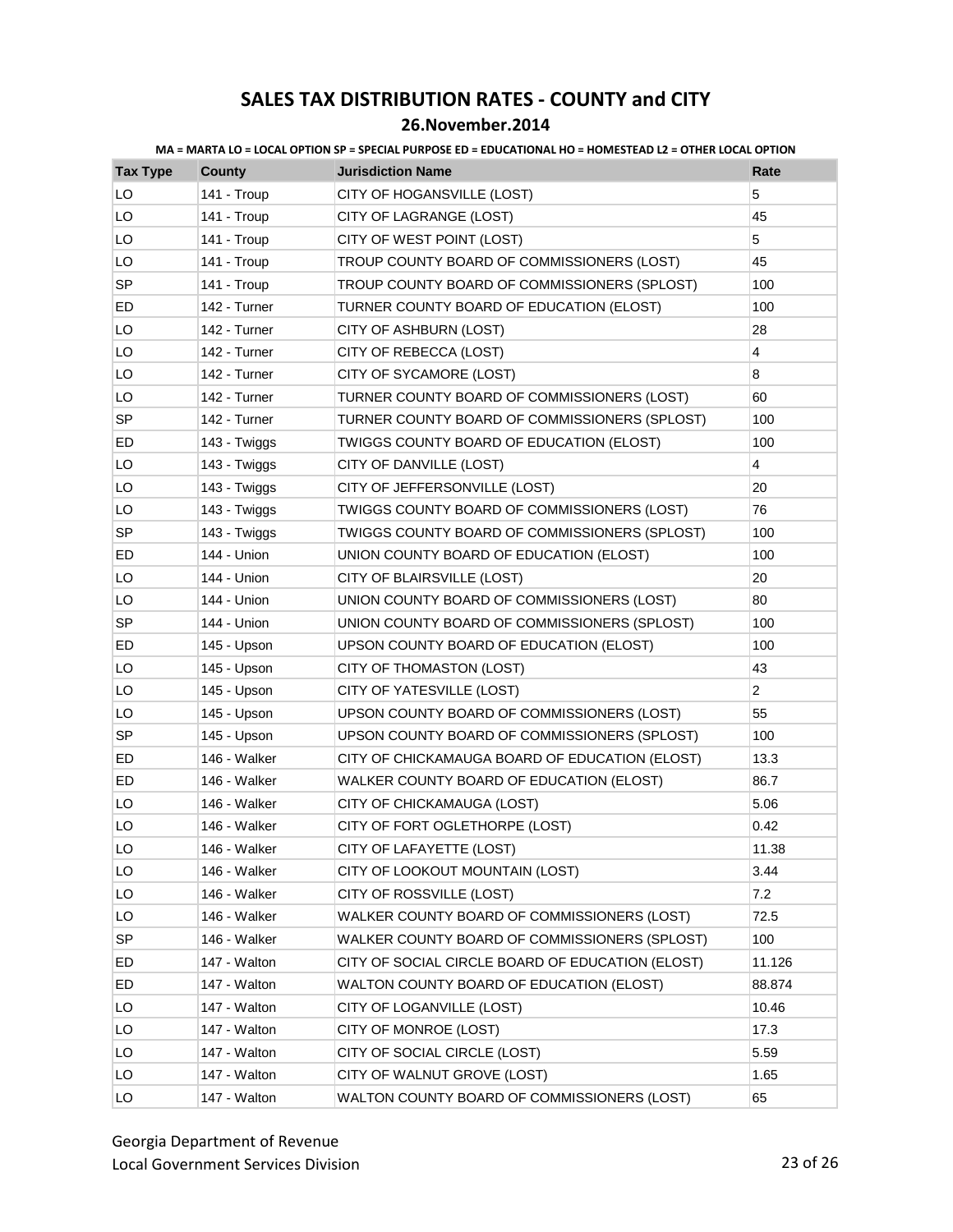| <b>Tax Type</b> | <b>County</b>    | <b>Jurisdiction Name</b>                          | Rate  |
|-----------------|------------------|---------------------------------------------------|-------|
| <b>SP</b>       | 147 - Walton     | WALTON COUNTY BOARD OF COMMISSIONERS (SPLOST)     | 100   |
| ED              | 148 - Ware       | WARE COUNTY BOARD OF EDUCATION (ELOST)            | 100   |
| LO              | 148 - Ware       | CITY OF WAYCROSS (LOST)                           | 48    |
| LO              | 148 - Ware       | WARE COUNTY BOARD OF COMMISSIONERS (LOST)         | 52    |
| <b>SP</b>       | 148 - Ware       | WARE COUNTY BOARD OF COMMISSIONERS (SPLOST)       | 100   |
| ED              | 149 - Warren     | WARREN COUNTY BOARD OF EDUCATION (ELOST)          | 100   |
| LO              | 149 - Warren     | CITY OF CAMAK (LOST)                              | 2.37  |
| LO              | 149 - Warren     | CITY OF NORWOOD (LOST)                            | 4.1   |
| LO              | 149 - Warren     | CITY OF WARRENTON (LOST)                          | 33.2  |
| LO              | 149 - Warren     | WARREN COUNTY BOARD OF COMMISSIONERS (LOST)       | 60.33 |
| SP              | 149 - Warren     | WARREN COUNTY BOARD OF COMMISSIONERS (SPLOST)     | 100   |
| TS              | 149 - Warren     | <b>TSPLOST</b>                                    | 100   |
| ED              | 150 - Washington | WASHINGTON COUNTY BOARD OF EDUCATION (ELOST)      | 100   |
| LO              | 150 - Washington | CITY OF DAVISBORO (LOST)                          | 2.45  |
| LO              | 150 - Washington | CITY OF DEEPSTEP (LOST)                           | 0.83  |
| LO              | 150 - Washington | CITY OF HARRISON (LOST)                           | 1.83  |
| LO              | 150 - Washington | CITY OF OCONEE (LOST)                             | 1.14  |
| LO              | 150 - Washington | CITY OF RIDDLEVILLE (LOST)                        | 0.36  |
| LO              | 150 - Washington | CITY OF SANDERSVILLE (LOST)                       | 32.96 |
| LO              | 150 - Washington | CITY OF TENNILLE (LOST)                           | 7.74  |
| LO              | 150 - Washington | WASHINGTON COUNTY BOARD OF COMMISSIONERS (LOST)   | 52.69 |
| <b>SP</b>       | 150 - Washington | WASHINGTON COUNTY BOARD OF COMMISSIONERS (SPLOST) | 100   |
| TS              | 150 - Washington | <b>TSPLOST</b>                                    | 100   |
| ED              | 151 - Wayne      | WAYNE COUNTY BOARD OF EDUCATION (ELOST)           | 100   |
| LO              | 151 - Wayne      | CITY OF JESUP (LOST)                              | 41.9  |
| LO              | 151 - Wayne      | CITY OF ODUM (LOST)                               | 1.5   |
| LO              | 151 - Wayne      | CITY OF SCREVEN (LOST)                            | 3.5   |
| LO              | 151 - Wayne      | WAYNE COUNTY BOARD OF COMMISSIONERS (LOST)        | 53.1  |
| SP              | 151 - Wayne      | WAYNE COUNTY BOARD OF COMMISSIONERS (SPLOST)      | 100   |
| TS              | 151 - Wayne      | <b>TSPLOST</b>                                    | 100   |
| ED              | 152 - Webster    | WEBSTER COUNTY BOARD OF EDUCATION (ELOST)         | 100   |
| LO              | 152 - Webster    | TOWN OF PRESTON (LOST)                            | 0     |
| LO              | 152 - Webster    | WEBSTER COUNTY BOARD OF COMMISSIONERS (LOST)      | 100   |
| SP              | 152 - Webster    | WEBSTER COUNTY BOARD OF COMMISSIONERS (SPLOST)    | 100   |
| TS              | 152 - Webster    | <b>TSPLOST</b>                                    | 100   |
| ED              | 153 - Wheeler    | WHEELER COUNTY BOARD OF EDUCATION (ELOST)         | 100   |
| LO              | 153 - Wheeler    | CITY OF ALAMO (LOST)                              | 21    |
| LO              | 153 - Wheeler    | CITY OF GLENWOOD (LOST)                           | 21    |
| LO              | 153 - Wheeler    | WHEELER COUNTY BOARD OF COMMISSIONERS (LOST)      | 58    |
| SP              | 153 - Wheeler    | WHEELER COUNTY BOARD OF COMMISSIONERS (SPLOST)    | 100   |
| TS              | 153 - Wheeler    | <b>TSPLOST</b>                                    | 100   |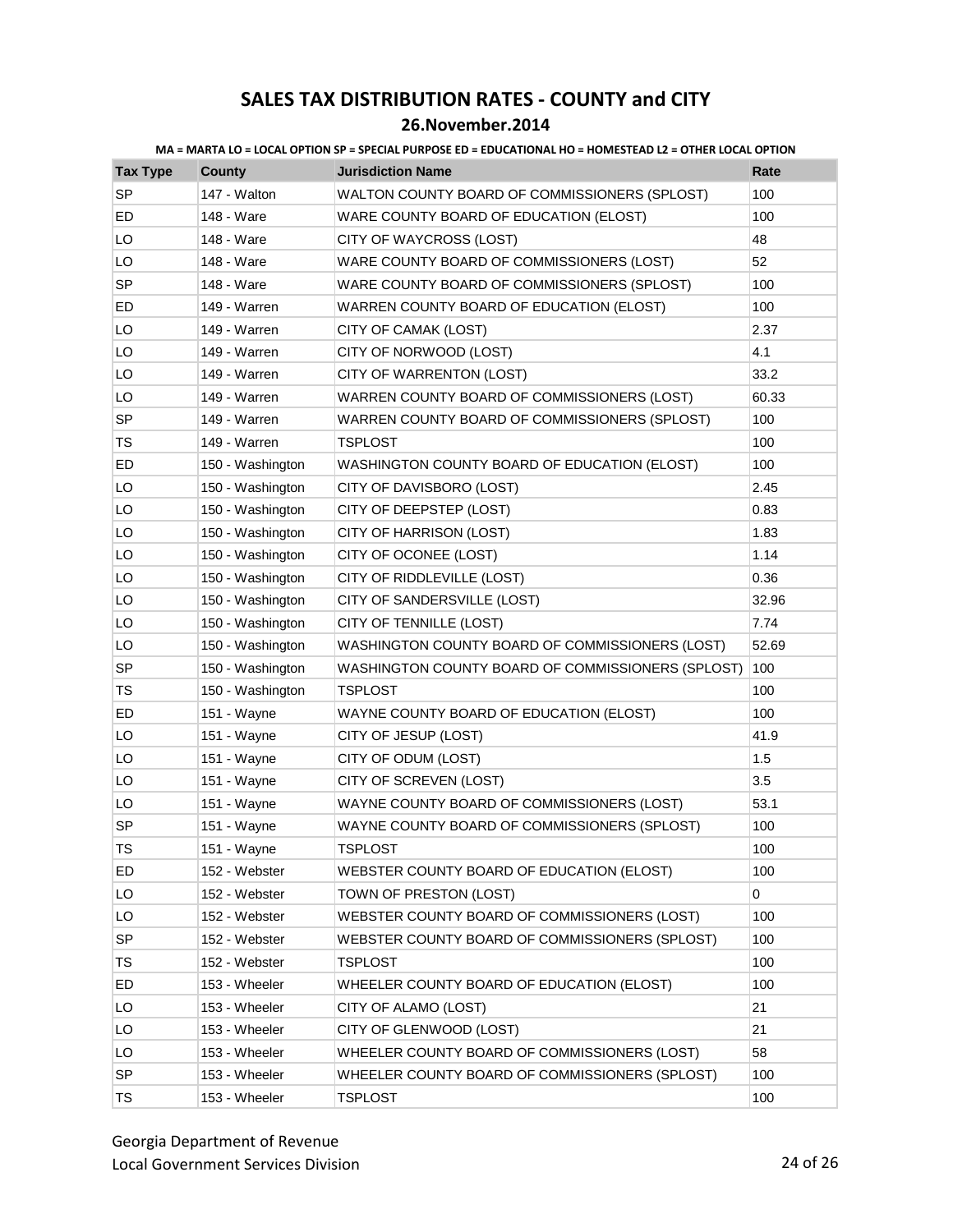### **26.November.2014**

| <b>Tax Type</b> | <b>County</b>   | <b>Jurisdiction Name</b>                         | Rate  |
|-----------------|-----------------|--------------------------------------------------|-------|
| ED              | 154 - White     | WHITE COUNTY BOARD OF EDUCATION (ELOST)          | 100   |
| LO              | 154 - White     | CITY OF CLEVELAND (LOST)                         | 20    |
| LO              | 154 - White     | CITY OF HELEN (LOST)                             | 20    |
| LO              | 154 - White     | WHITE COUNTY BOARD OF COMMISSIONERS (LOST)       | 60    |
| <b>SP</b>       | 154 - White     | WHITE COUNTY BOARD OF COMMISSIONERS (SPLOST)     | 100   |
| ED              | 155 - Whitfield | CITY OF DALTON BOARD OF EDUCATION (ELOST)        | 32.16 |
| ED              | 155 - Whitfield | WHITFIELD COUNTY BOARD OF EDUCATION (ELOST)      | 67.84 |
| LO              | 155 - Whitfield | CITY OF COHUTTA (LOST)                           | 0.64  |
| LO              | 155 - Whitfield | CITY OF DALTON (LOST)                            | 32    |
| LO              | 155 - Whitfield | CITY OF TUNNEL HILL (LOST)                       | 0.826 |
| LO              | 155 - Whitfield | CITY OF VARNELL (LOST)                           | 1.684 |
| LO              | 155 - Whitfield | WHITFIELD COUNTY BOARD OF COMMISSIONERS (LOST)   | 64.85 |
| <b>SP</b>       | 155 - Whitfield | WHITFIELD COUNTY BOARD OF COMMISSIONERS (SPLOST) | 100   |
| ED              | 156 - Wilcox    | WILCOX COUNTY BOARD OF EDUCATION (ELOST)         | 100   |
| LO              | 156 - Wilcox    | CITY OF ABBEVILLE (LOST)                         | 25.52 |
| LO              | 156 - Wilcox    | CITY OF PINEVIEW (LOST)                          | 7.31  |
| LO              | 156 - Wilcox    | CITY OF ROCHELLE (LOST)                          | 11.92 |
| LO              | 156 - Wilcox    | TOWN OF PITTS (LOST)                             | 5.25  |
| LO              | 156 - Wilcox    | WILCOX COUNTY BOARD OF COMMISSIONERS (LOST)      | 50    |
| <b>SP</b>       | 156 - Wilcox    | WILCOX COUNTY BOARD OF COMMISSIONERS (SPLOST)    | 100   |
| TS              | 156 - Wilcox    | <b>TSPLOST</b>                                   | 100   |
| ED              | 157 - Wilkes    | WILKES COUNTY BOARD OF EDUCATION (ELOST)         | 100   |
| LO              | 157 - Wilkes    | CITY OF WASHINGTON (LOST)                        | 29.4  |
| LO              | 157 - Wilkes    | TOWN OF RAYLE (LOST)                             | 0.7   |
| LO              | 157 - Wilkes    | TOWN OF TIGNALL (LOST)                           | 4.9   |
| LO              | 157 - Wilkes    | WILKES COUNTY BOARD OF COMMISSIONERS (LOST)      | 65    |
| <b>SP</b>       | 157 - Wilkes    | WILKES COUNTY BOARD OF COMMISSIONERS (SPLOST)    | 100   |
| TS              | 157 - Wilkes    | <b>TSPLOST</b>                                   | 100   |
| ED              | 158 - Wilkinson | WILKINSON COUNTY BOARD OF EDUCATION (ELOST)      | 100   |
| LO              | 158 - Wilkinson | CITY OF ALLENTOWN (LOST)                         | 1.44  |
| LO              | 158 - Wilkinson | CITY OF DANVILLE (LOST)                          | 0.64  |
| LO              | 158 - Wilkinson | CITY OF GORDON (LOST)                            | 29.1  |
| LO              | 158 - Wilkinson | CITY OF IRWINTON (LOST)                          | 3.25  |
| LO              | 158 - Wilkinson | CITY OF IVEY (LOST)                              | 7.69  |
| LO              | 158 - Wilkinson | CITY OF MCINTYRE (LOST)                          | 3.9   |
| LO              | 158 - Wilkinson | CITY OF TOOMSBORO (LOST)                         | 2.98  |
| LO              | 158 - Wilkinson | WILKINSON COUNTY BOARD OF COMMISSIONERS (LOST)   | 51    |
| <b>SP</b>       | 158 - Wilkinson | WILKINSON COUNTY BOARD OF COMMISSIONERS (SPLOST) | 100   |
| ED              | 159 - Worth     | WORTH COUNTY BOARD OF EDUCATION (ELOST)          | 100   |
| LO              | 159 - Worth     | CITY OF POULAN (LOST)                            | 3.925 |
| LO              | 159 - Worth     | CITY OF SUMNER (LOST)                            | 1.97  |